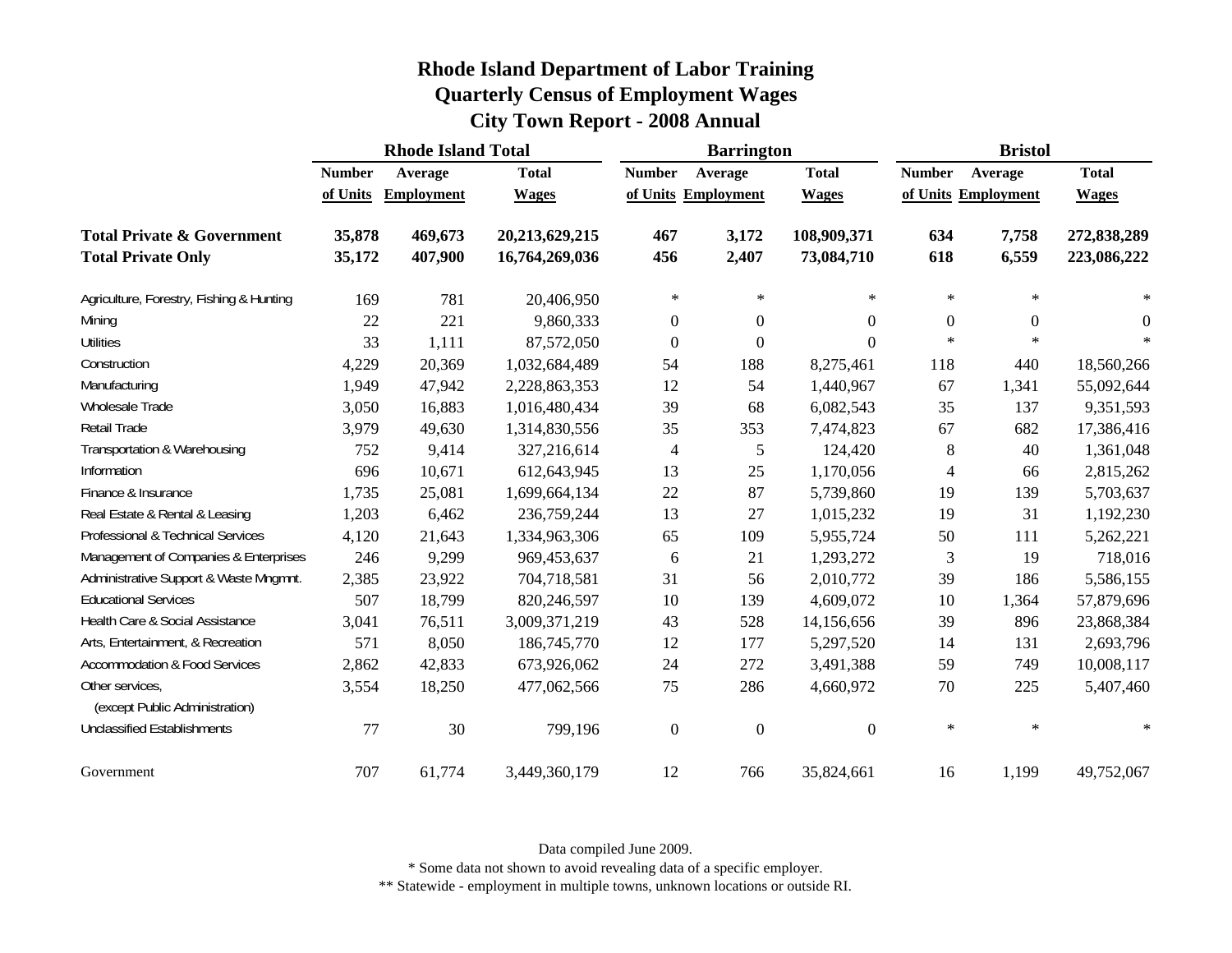| <b>Rhode Island Department of Labor Training</b> |
|--------------------------------------------------|
| <b>Quarterly Census of Employment Wages</b>      |
| <b>City Town Report - 2008 Annual</b>            |

|                                                   |               | <b>Burrillville</b> |              |                | <b>Central Falls</b> |                  |                  | <b>Charlestown</b>  |              |  |
|---------------------------------------------------|---------------|---------------------|--------------|----------------|----------------------|------------------|------------------|---------------------|--------------|--|
|                                                   | <b>Number</b> | Average             | <b>Total</b> | <b>Number</b>  | Average              | <b>Total</b>     | <b>Number</b>    | Average             | <b>Total</b> |  |
|                                                   |               | of Units Employment | <b>Wages</b> |                | of Units Employment  | <b>Wages</b>     |                  | of Units Employment | <b>Wages</b> |  |
| <b>Total Private &amp; Government</b>             | 311           | 3,057               | 99,326,207   | 244            | 2,935                | 110,026,083      | 247              | 1,634               | 57,507,008   |  |
| <b>Total Private Only</b>                         | 295           | 2,428               | 75,569,769   | 233            | 2,141                | 69,339,978       | 233              | 1,427               | 49,125,473   |  |
| Agriculture, Forestry, Fishing & Hunting          | $\ast$        | ∗                   | $\ast$       | $\mathbf{0}$   | $\mathbf{0}$         | $\boldsymbol{0}$ | $\ast$           | $\ast$              |              |  |
| Mining                                            | $\Omega$      | $\theta$            | $\Omega$     | $\Omega$       | $\Omega$             | $\theta$         | $\ast$           | $\ast$              |              |  |
| <b>Utilities</b>                                  | $\ast$        | $\ast$              | $\ast$       | $\Omega$       | $\Omega$             | $\Omega$         | $\boldsymbol{0}$ | $\boldsymbol{0}$    | $\theta$     |  |
| Construction                                      | 71            | 252                 | 11,057,586   | 23             | 120                  | 4,705,129        | 59               | 176                 | 7,398,818    |  |
| Manufacturing                                     | 11            | 462                 | 18,979,271   | 31             | 692                  | 26,552,814       | 6                | 318                 | 14,911,014   |  |
| Wholesale Trade                                   | 20            | 40                  | 2,380,959    |                | 40                   | 1,379,697        | 10               | 38                  | 2,450,509    |  |
| Retail Trade                                      | 19            | 170                 | 3,362,864    | 36             | 183                  | 4,556,473        | 25               | 137                 | 3,554,552    |  |
| Transportation & Warehousing                      | 5             | 13                  | 734,110      | 7              | 79                   | 2,152,477        | 9                | 127                 | 2,456,748    |  |
| Information                                       | 8             | 33                  | 873,171      | $\ast$         | $\ast$               | $\ast$           | 5                | 19                  | 444,010      |  |
| Finance & Insurance                               | 10            | 27                  | 1,619,997    | 10             | 79                   | 2,605,997        | 6                | 31                  | 1,914,349    |  |
| Real Estate & Rental & Leasing                    | 7             | 13                  | 217,613      | 9              | 45                   | 1,228,579        | 10               | 21                  | 800,537      |  |
| Professional & Technical Services                 | 20            | 53                  | 2,754,053    | 10             | 20                   | 597,536          | 20               | 38                  | 1,905,555    |  |
| Management of Companies & Enterprises             | $\ast$        | $\ast$              | $\ast$       | $\theta$       | $\overline{0}$       | $\Omega$         | $\overline{0}$   | $\overline{0}$      | $\theta$     |  |
| Administrative Support & Waste Mngmnt.            | 23            | 79                  | 2,199,629    | 14             | 309                  | 10,121,363       | 21               | 73                  | 1,914,454    |  |
| <b>Educational Services</b>                       | 6             | 22                  | 329,141      | $\ast$         | $\ast$               | $\ast$           | $\ast$           | $\ast$              |              |  |
| Health Care & Social Assistance                   | 18            | 516                 | 13,266,716   | 21             | 235                  | 6,353,606        | 18               | 196                 | 6,301,499    |  |
| Arts, Entertainment, & Recreation                 | 5             | 56                  | 686,023      | $\ast$         | $\ast$               | $\ast$           | 4                | 22                  | 1,242,555    |  |
| <b>Accommodation &amp; Food Services</b>          | 27            | 440                 | 5,499,673    | 32             | 166                  | 2,415,989        | 18               | 185                 | 2,827,330    |  |
| Other services,<br>(except Public Administration) | 44            | 184                 | 7,232,427    | 34             | 102                  | 2,466,979        | 24               | 43                  | 796,205      |  |
| <b>Unclassified Establishments</b>                | $\ast$        | $\ast$              | $\ast$       | $\overline{0}$ | $\overline{0}$       | $\boldsymbol{0}$ | $\mathbf{0}$     | $\boldsymbol{0}$    | $\theta$     |  |
| Government                                        | 17            | 628                 | 23,756,438   | 12             | 794                  | 40,686,105       | 15               | 207                 | 8,381,535    |  |

\* Some data not shown to avoid revealing data of a specific employer.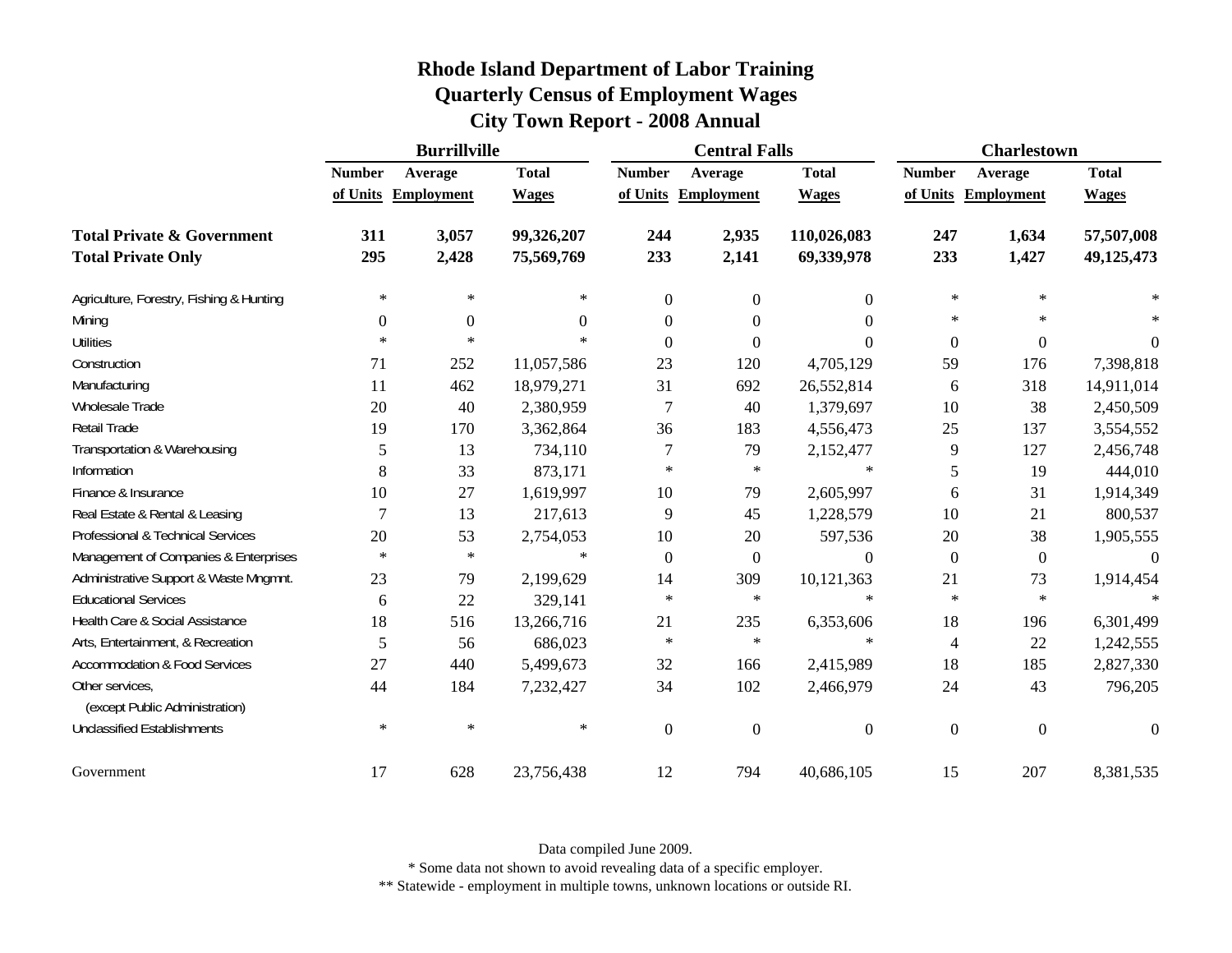| <b>Rhode Island Department of Labor Training</b> |
|--------------------------------------------------|
| <b>Quarterly Census of Employment Wages</b>      |
| <b>City Town Report - 2008 Annual</b>            |

|                                          |                  | Coventry          |                  |               | <b>Cranston</b>   |               |                | <b>Cumberland</b>   |              |
|------------------------------------------|------------------|-------------------|------------------|---------------|-------------------|---------------|----------------|---------------------|--------------|
|                                          | <b>Number</b>    | Average           | <b>Total</b>     | <b>Number</b> | Average           | <b>Total</b>  | <b>Number</b>  | Average             | <b>Total</b> |
|                                          | of Units         | <b>Employment</b> | <b>Wages</b>     | of Units      | <b>Employment</b> | <b>Wages</b>  |                | of Units Employment | <b>Wages</b> |
| <b>Total Private &amp; Government</b>    | 767              | 8,369             | 269,819,211      | 2,591         | 34,615            | 1,451,062,455 | 888            | 9,499               | 388,334,974  |
| <b>Total Private Only</b>                | 749              | 6,937             | 213,791,960      | 2,568         | 28,318            | 1,049,385,820 | 871            | 8,145               | 334,761,312  |
| Agriculture, Forestry, Fishing & Hunting | $\ast$           | $\ast$            | $\ast$           | 6             | 19                | 512,776       | $\ast$         | $\ast$              |              |
| Mining                                   | $\boldsymbol{0}$ | $\boldsymbol{0}$  | $\overline{0}$   | $\star$       | $\ast$            | $\ast$        | $\ast$         | $\star$             | $\ast$       |
| <b>Utilities</b>                         | $\overline{0}$   | $\mathbf{0}$      | $\Omega$         | $\ast$        | $\ast$            | $\ast$        | $\ast$         | $\ast$              | $\ast$       |
| Construction                             | 163              | 589               | 23,305,930       | 298           | 1,519             | 77,716,096    | 140            | 856                 | 44,637,078   |
| Manufacturing                            | 45               | 779               | 46,582,318       | 183           | 4,195             | 210,356,982   | 46             | 1,703               | 71,721,552   |
| Wholesale Trade                          | 45               | 271               | 13,244,380       | 206           | 1,701             | 88,875,098    | 91             | 657                 | 39,818,679   |
| Retail Trade                             | 95               | 1,771             | 45,394,938       | 316           | 4,253             | 112,951,852   | 80             | 936                 | 21,882,200   |
| Transportation & Warehousing             | 14               | 338               | 8,119,520        | 57            | 688               | 29,583,519    | 24             | 477                 | 17,938,963   |
| Information                              | 10               | 31                | 1,283,760        | 38            | 1,589             | 87,948,534    | 20             | 110                 | 3,113,563    |
| Finance & Insurance                      | 24               | 118               | 4,511,570        | 146           | 892               | 39,329,331    | 42             | 172                 | 35,075,636   |
| Real Estate & Rental & Leasing           | 25               | 74                | 1,902,560        | 96            | 461               | 23, 267, 812  | 39             | 114                 | 4,520,749    |
| Professional & Technical Services        | 60               | 190               | 8,443,353        | 262           | 1,688             | 88,425,240    | 84             | 370                 | 19,810,260   |
| Management of Companies & Enterprises    | 5                | 50                | 2,711,748        | 16            | 285               | 15,044,376    | $\overline{4}$ | 90                  | 4,753,169    |
| Administrative Support & Waste Mngmnt.   | 62               | 272               | 7,609,838        | 178           | 2,144             | 56,021,190    | 49             | 166                 | 4,908,193    |
| <b>Educational Services</b>              | 8                | 103               | 2,220,735        | 35            | 353               | 9,673,486     | 11             | 110                 | 2,052,259    |
| Health Care & Social Assistance          | 39               | 933               | 27,526,375       | 267           | 3,894             | 120,443,187   | 80             | 1,023               | 32,342,907   |
| Arts, Entertainment, & Recreation        | $\overline{7}$   | 70                | 573,729          | 26            | 282               | 5,580,542     | 10             | 79                  | 1,211,444    |
| Accommodation & Food Services            | 68               | 1,051             | 13,568,194       | 181           | 2,718             | 38,945,987    | 54             | 617                 | 8,038,778    |
| Other services,                          | 82               | 285               | 6,603,523        | 261           | 1,570             | 40,918,046    | 96             | 537                 | 13,928,690   |
| (except Public Administration)           |                  |                   |                  |               |                   |               |                |                     |              |
| <b>Unclassified Establishments</b>       | $\boldsymbol{0}$ | $\boldsymbol{0}$  | $\boldsymbol{0}$ | $\ast$        | $\ast$            | $\ast$        | $\ast$         | $\star$             | $\star$      |
| Government                               | 19               | 1,432             | 56,027,251       | 24            | 6,297             | 401,676,635   | 18             | 1,354               | 53,573,662   |

\* Some data not shown to avoid revealing data of a specific employer.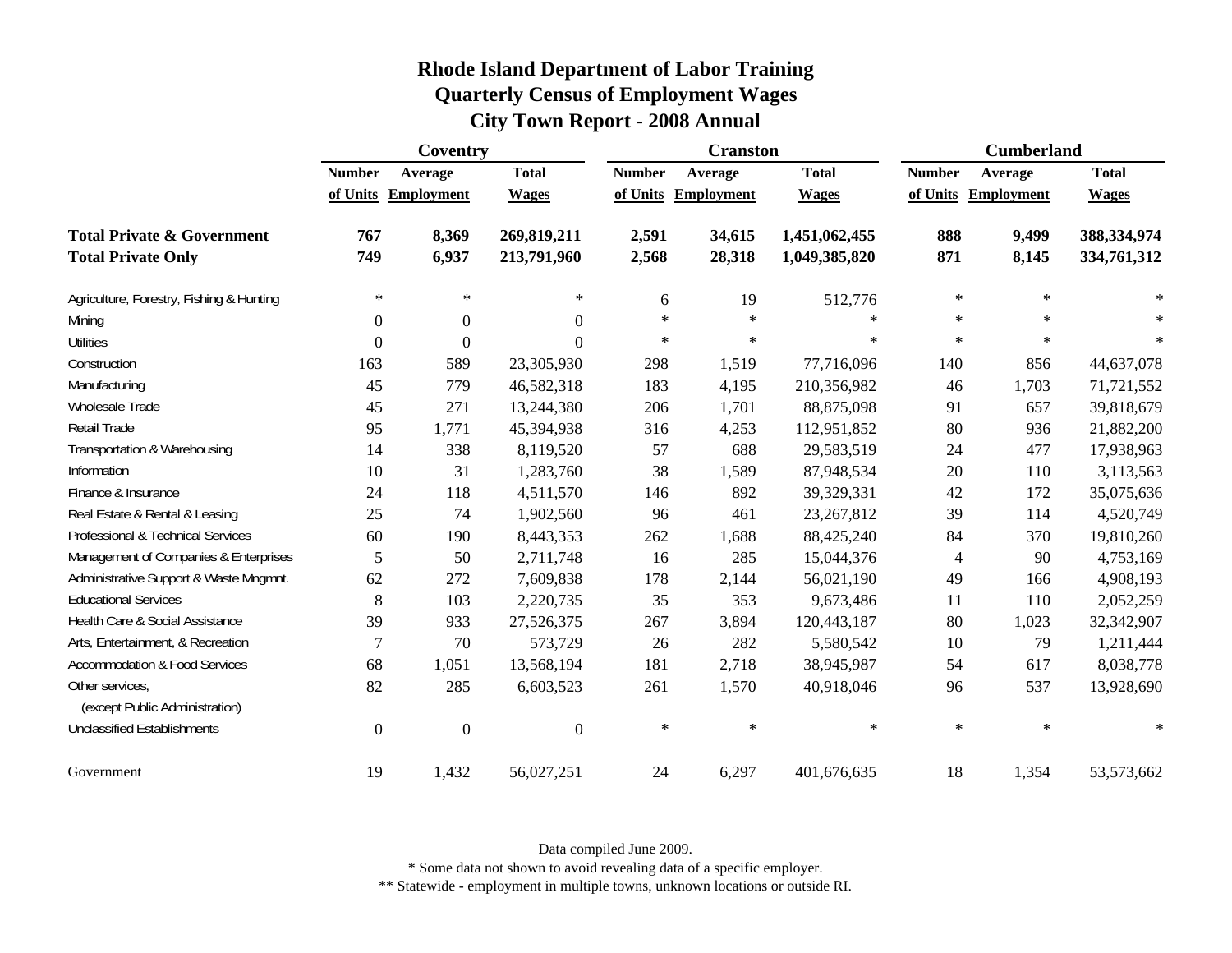|                                                   |                  | <b>East Greenwich</b> |               |                  | <b>East Providence</b> |              |                  | <b>Exeter</b>       |              |  |
|---------------------------------------------------|------------------|-----------------------|---------------|------------------|------------------------|--------------|------------------|---------------------|--------------|--|
|                                                   | <b>Number</b>    | Average               | <b>Total</b>  | <b>Number</b>    | Average                | <b>Total</b> | <b>Number</b>    | Average             | <b>Total</b> |  |
|                                                   |                  | of Units Employment   | <b>Wages</b>  |                  | of Units Employment    | <b>Wages</b> |                  | of Units Employment | <b>Wages</b> |  |
| <b>Total Private &amp; Government</b>             | 757              | 7,279                 | 281, 431, 125 | 1,532            | 22,350                 | 908,480,842  | <b>190</b>       | 1,289               | 38,104,813   |  |
| <b>Total Private Only</b>                         | 743              | 6,487                 | 246,606,031   | 1,509            | 20,469                 | 808,725,698  | 184              | 1,194               | 35,008,644   |  |
| Agriculture, Forestry, Fishing & Hunting          | $\ast$           | ∗                     | $*$           | $\boldsymbol{0}$ | $\boldsymbol{0}$       | $\mathbf{0}$ | 6                | 121                 | 2,562,080    |  |
| Mining                                            | $\boldsymbol{0}$ | $\overline{0}$        | $\Omega$      | $\Omega$         | $\Omega$               | $\Omega$     | $\theta$         | $\overline{0}$      | $\theta$     |  |
| <b>Utilities</b>                                  | $\boldsymbol{0}$ | $\boldsymbol{0}$      | $\Omega$      | $\boldsymbol{0}$ | $\Omega$               | $\Omega$     | $\boldsymbol{0}$ | $\boldsymbol{0}$    | $\theta$     |  |
| Construction                                      | 46               | 239                   | 12,822,631    | 225              | 1,270                  | 76,838,663   | 31               | 103                 | 4,261,548    |  |
| Manufacturing                                     | 29               | 783                   | 31,871,877    | 109              | 2,426                  | 107,473,273  | 8                | 50                  | 1,897,265    |  |
| Wholesale Trade                                   | 79               | 346                   | 31,382,236    | 119              | 1,426                  | 71,763,952   | 10               | 80                  | 2,989,613    |  |
| Retail Trade                                      | 71               | 739                   | 22,408,898    | 143              | 1,759                  | 50,795,366   | 18               | 69                  | 1,841,715    |  |
| Transportation & Warehousing                      | 9                | 107                   | 3,809,017     | 36               | 143                    | 5,548,338    | 7                | 78                  | 1,736,565    |  |
| Information                                       | 15               | 31                    | 1,965,873     | 23               | 386                    | 21,570,156   | $\ast$           | $\ast$              |              |  |
| Finance & Insurance                               | 55               | 393                   | 21,515,828    | 116              | 3,489                  | 159,696,236  | $\ast$           | $\ast$              | $\ast$       |  |
| Real Estate & Rental & Leasing                    | 37               | 121                   | 4,633,225     | 50               | 236                    | 8,556,247    | 6                | 8                   | 210,615      |  |
| Professional & Technical Services                 | 115              | 512                   | 31,452,685    | 159              | 1,217                  | 60,852,540   | 20               | 52                  | 2,635,890    |  |
| Management of Companies & Enterprises             | 6                | 23                    | 2,813,815     | $\overline{7}$   | 113                    | 9,491,572    | $\ast$           | $\ast$              | $\star$      |  |
| Administrative Support & Waste Mngmnt.            | 42               | 210                   | 8,682,865     | 101              | 1,179                  | 31,901,036   | 22               | 139                 | 5,604,263    |  |
| <b>Educational Services</b>                       | 13               | 224                   | 6,570,483     | 20               | 462                    | 16,900,937   | $\overline{4}$   | 17                  | 766,122      |  |
| Health Care & Social Assistance                   | 86               | 1,128                 | 40,189,669    | 140              | 3,789                  | 138,692,742  | 11               | 204                 | 5,855,296    |  |
| Arts, Entertainment, & Recreation                 | 14               | 118                   | 2,695,156     | 22               | 442                    | 8,309,630    | 6                | 72                  | 957,367      |  |
| <b>Accommodation &amp; Food Services</b>          | 56               | 1,179                 | 17,168,019    | 102              | 1,409                  | 19,011,111   | 15               | 151                 | 2,112,580    |  |
| Other services,<br>(except Public Administration) | 72               | 326                   | 6,331,544     | 141              | 722                    | 21,323,239   | 16               | 44                  | 910,009      |  |
| <b>Unclassified Establishments</b>                | $\boldsymbol{0}$ | $\overline{0}$        | $\Omega$      | $\ast$           | $\ast$                 | $\ast$       | $\boldsymbol{0}$ | $\overline{0}$      | $\theta$     |  |
| Government                                        | 15               | 792                   | 34,825,094    | 24               | 1,880                  | 99,755,144   | $\overline{7}$   | 94                  | 3,096,169    |  |

Data compiled June 2009.

\* Some data not shown to avoid revealing data of a specific employer.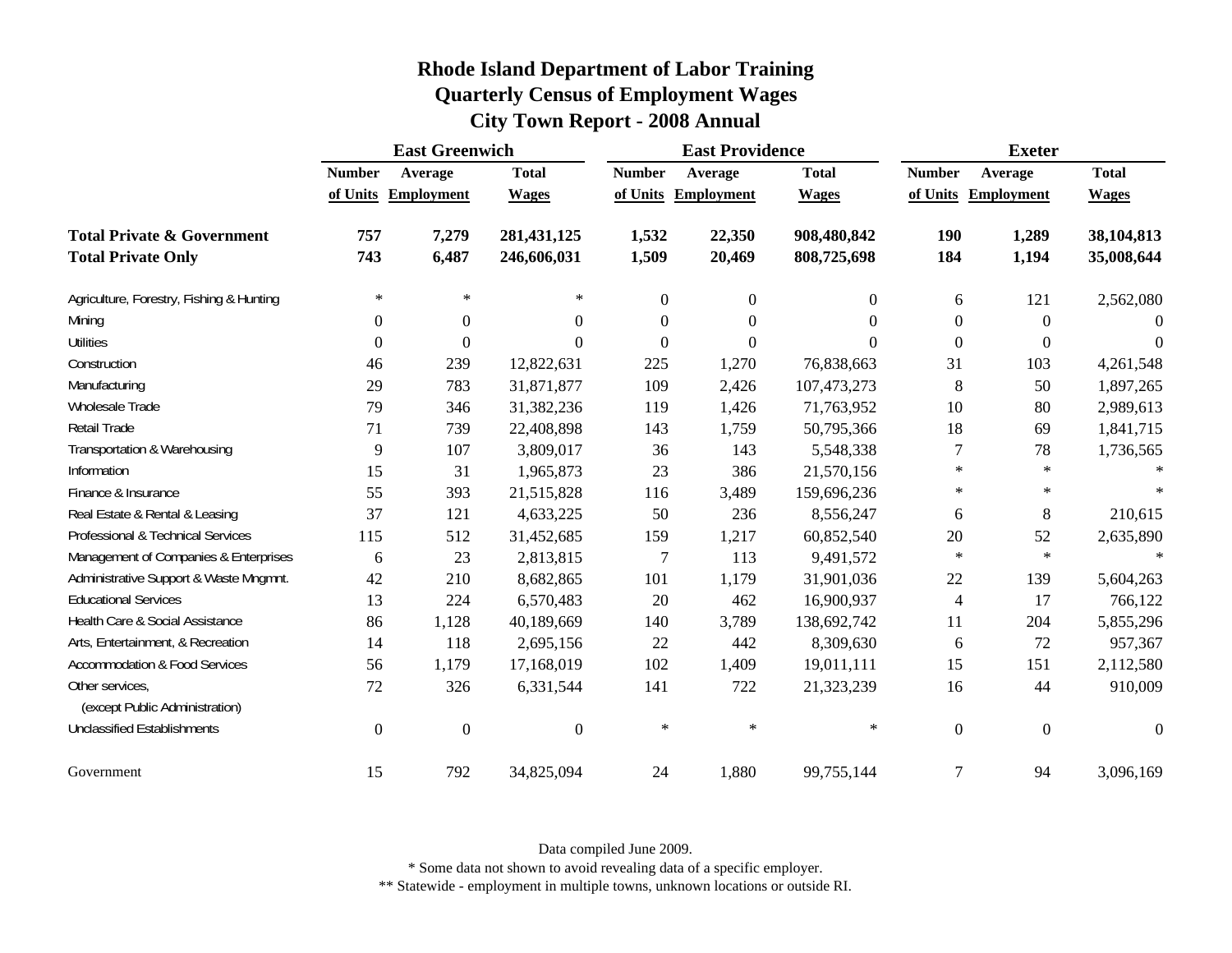| <b>Rhode Island Department of Labor Training</b> |  |
|--------------------------------------------------|--|
| <b>Quarterly Census of Employment Wages</b>      |  |
| <b>City Town Report - 2008 Annual</b>            |  |

|                                                   |                  | <b>Foster</b>       |                  |                  | <b>Glocester</b>  |              |                  | Hopkinton         |              |
|---------------------------------------------------|------------------|---------------------|------------------|------------------|-------------------|--------------|------------------|-------------------|--------------|
|                                                   | <b>Number</b>    | Average             | <b>Total</b>     | <b>Number</b>    | Average           | <b>Total</b> | <b>Number</b>    | Average           | <b>Total</b> |
|                                                   |                  | of Units Employment | <b>Wages</b>     | of Units         | <b>Employment</b> | <b>Wages</b> | of Units         | <b>Employment</b> | <b>Wages</b> |
| <b>Total Private &amp; Government</b>             | 103              | 464                 | 14,870,859       | 213              | 1,613             | 54,154,978   | 215              | 1,188             | 40,192,277   |
| <b>Total Private Only</b>                         | 97               | 360                 | 10,636,597       | 196              | 1,134             | 33,107,886   | 204              | 1,070             | 35,494,126   |
| Agriculture, Forestry, Fishing & Hunting          | $\overline{4}$   | 22                  | 491,469          | $\ast$           | $\ast$            | ∗            | 6                | 20                | 627,975      |
| Mining                                            | $\theta$         | $\boldsymbol{0}$    | 0                | $\boldsymbol{0}$ | 0                 | $\theta$     | $\ast$           | $\ast$            |              |
| <b>Utilities</b>                                  | $\boldsymbol{0}$ | $\boldsymbol{0}$    | $\overline{0}$   | $\boldsymbol{0}$ | $\boldsymbol{0}$  | $\theta$     | $\boldsymbol{0}$ | $\boldsymbol{0}$  | $\Omega$     |
| Construction                                      | 25               | 74                  | 2,844,750        | 59               | 139               | 5,446,115    | 64               | 172               | 6,557,117    |
| Manufacturing                                     | 6                | 8                   | 168,293          | $\ast$           | $\ast$            | $\ast$       | 18               | 343               | 13,844,610   |
| Wholesale Trade                                   | 5                | $\overline{7}$      | 149,676          | 8                | 6                 | 276,695      | 9                | 25                | 1,862,048    |
| Retail Trade                                      | 5                | 22                  | 316,782          | 22               | 188               | 3,641,526    | 18               | 95                | 1,955,591    |
| Transportation & Warehousing                      | $\ast$           | $\ast$              | $\ast$           | 6                | 66                | 2,188,408    | 6                | 22                | 965,643      |
| Information                                       | *                | $\ast$              | $\ast$           | 4                | 18                | 390,960      | 4                | 13                | 180,899      |
| Finance & Insurance                               | $\ast$           | $\ast$              | $\ast$           |                  | 21                | 938,980      | $\ast$           | $\ast$            | $\ast$       |
| Real Estate & Rental & Leasing                    | $\ast$           | $\ast$              | $\ast$           | $\star$          | $\ast$            | $\ast$       | 5                | 5                 | 92,569       |
| Professional & Technical Services                 | 11               | 18                  | 963,701          | 16               | 80                | 4,838,578    | 14               | 34                | 1,649,912    |
| Management of Companies & Enterprises             | $\ast$           | $\ast$              | $\ast$           | $\ast$           | $\ast$            | $\ast$       | $\ast$           | $\ast$            | $\ast$       |
| Administrative Support & Waste Mngmnt.            | 12               | 15                  | 385,032          | 14               | 24                | 768,150      | 18               | 30                | 966,284      |
| <b>Educational Services</b>                       | $\Omega$         | $\mathbf{0}$        | $\Omega$         | $\ast$           | $\ast$            | $\ast$       | $\ast$           | $\ast$            |              |
| Health Care & Social Assistance                   | 7                | 55                  | 1,746,853        | 13               | 339               | 9,951,381    | 15               | 163               | 4,323,468    |
| Arts, Entertainment, & Recreation                 | $\ast$           | $\ast$              | $\ast$           | 4                | 24                | 692,554      | 5                | 54                | 745,906      |
| <b>Accommodation &amp; Food Services</b>          | 8                | 36                  | 493,478          | 15               | 158               | 1,855,079    | 7                | 47                | 828,276      |
| Other services,<br>(except Public Administration) | 5                | 8                   | 175,964          | 24               | 46                | 1,275,782    | 13               | 38                | 524,932      |
| <b>Unclassified Establishments</b>                | $\overline{0}$   | $\mathbf{0}$        | $\boldsymbol{0}$ | $\ast$           | $\ast$            | $\ast$       | $\overline{0}$   | $\boldsymbol{0}$  | $\theta$     |
| Government                                        | $\tau$           | 105                 | 4,234,262        | 18               | 479               | 21,047,092   | 13               | 119               | 4,698,151    |

\* Some data not shown to avoid revealing data of a specific employer.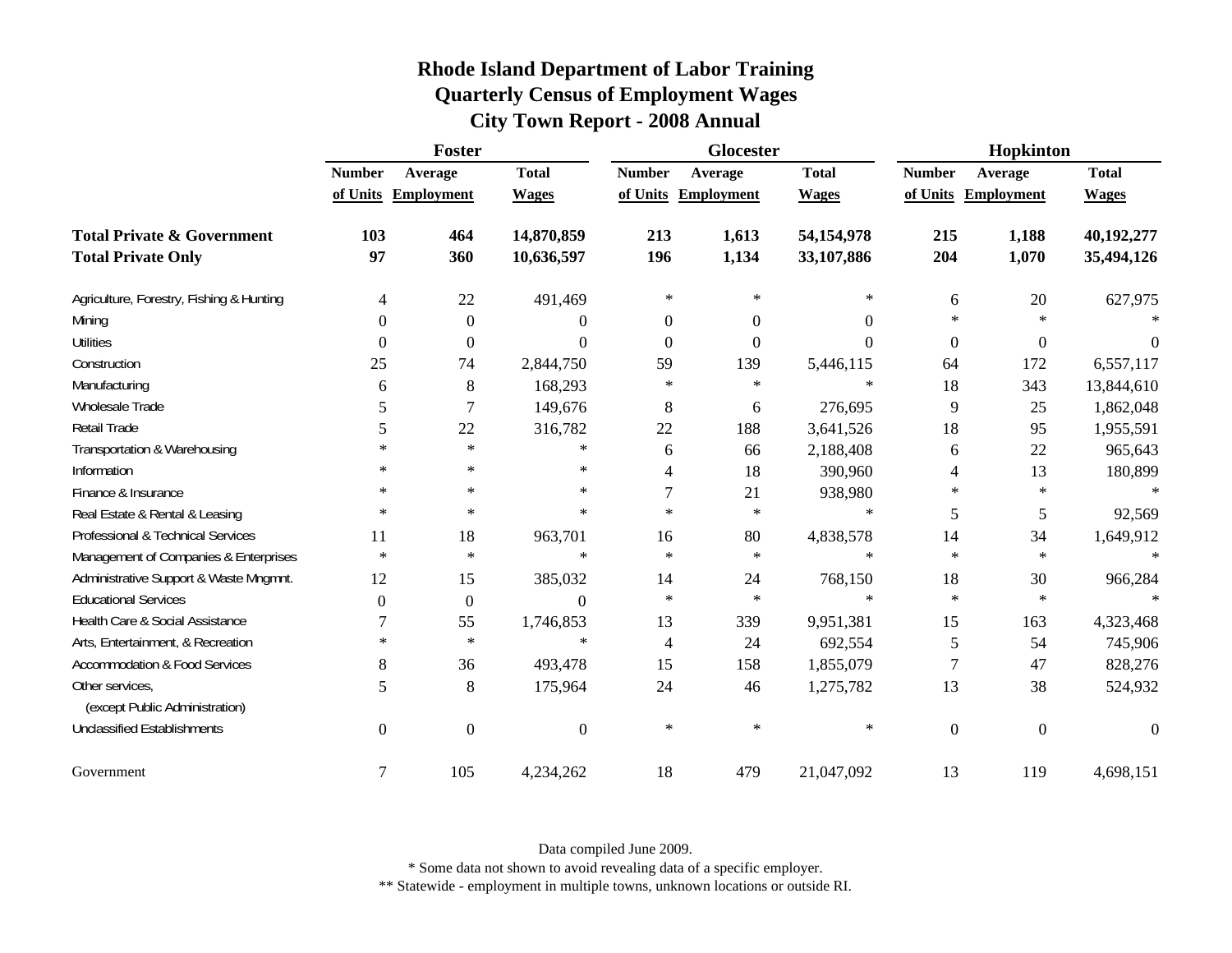|                                                                    |                           | <b>Jamestown</b>             |                              |                           | <b>Johnston</b>              |                              |                           | Lincoln               |                              |
|--------------------------------------------------------------------|---------------------------|------------------------------|------------------------------|---------------------------|------------------------------|------------------------------|---------------------------|-----------------------|------------------------------|
|                                                                    | <b>Number</b><br>of Units | Average<br><b>Employment</b> | <b>Total</b><br><b>Wages</b> | <b>Number</b><br>of Units | Average<br><b>Employment</b> | <b>Total</b><br><b>Wages</b> | <b>Number</b><br>of Units | Average<br>Employment | <b>Total</b><br><b>Wages</b> |
| <b>Total Private &amp; Government</b><br><b>Total Private Only</b> | 224<br>212                | 1,252<br>979                 | 44,428,929<br>34,325,033     | 1,101<br>1,088            | 11,431<br>10,197             | 446, 433, 183<br>403,016,737 | 801<br>779                | 14,530<br>13,255      | 639,295,634<br>575,738,934   |
| Agriculture, Forestry, Fishing & Hunting                           | $\ast$                    | ∗                            | $\ast$                       | 11                        | 36                           | 667,796                      | $\ast$                    | $\ast$                |                              |
| Mining                                                             | $\theta$                  | $\boldsymbol{0}$             | $\overline{0}$               | $\ast$                    | $\ast$                       | $\ast$                       | 0                         | $\boldsymbol{0}$      | $\boldsymbol{0}$             |
| <b>Utilities</b>                                                   | $\theta$                  | $\theta$                     | $\theta$                     | $\ast$                    | $\ast$                       | ∗                            | $\ast$                    | $\ast$                | $\ast$                       |
| Construction                                                       | 35                        | 99                           | 4,344,720                    | 186                       | 827                          | 40,424,894                   | 106                       | 912                   | 49,477,073                   |
| Manufacturing                                                      | 4                         | 7                            | 181,346                      | 97                        | 1,186                        | 42,624,231                   | 53                        | 2,618                 | 116,458,832                  |
| Wholesale Trade                                                    | 16                        | 33                           | 3,092,560                    | 58                        | 294                          | 15,539,236                   | 81                        | 782                   | 40,074,291                   |
| Retail Trade                                                       | 14                        | 96                           | 1,883,173                    | 137                       | 1,445                        | 41,668,150                   | 56                        | 910                   | 36,755,826                   |
| Transportation & Warehousing                                       | 4                         | 6                            | 586,078                      | 43                        | 233                          | 9,558,911                    | 20                        | 377                   | 14,353,243                   |
| Information                                                        | $\ast$                    | $\ast$                       | $\ast$                       | 11                        | 92                           | 7,920,307                    | 16                        | 315                   | 15,928,775                   |
| Finance & Insurance                                                | 5                         | 20                           | 1,712,458                    | 36                        | 1,216                        | 98,217,422                   | 47                        | 2,702                 | 143, 102, 819                |
| Real Estate & Rental & Leasing                                     | 11                        | 46                           | 1,069,808                    | 31                        | 277                          | 9,873,551                    | 26                        | 63                    | 2,634,883                    |
| Professional & Technical Services                                  | 47                        | 102                          | 6,284,351                    | 61                        | 146                          | 5,778,469                    | 105                       | 625                   | 46,392,779                   |
| Management of Companies & Enterprises                              | $\ast$                    | $\ast$                       | $\ast$                       | $\overline{0}$            | $\boldsymbol{0}$             | $\Omega$                     | 8                         | 71                    | 4,060,724                    |
| Administrative Support & Waste Mngmnt.                             | 17                        | 50                           | 1,404,670                    | 124                       | 1,420                        | 45,252,096                   | 46                        | 556                   | 14,758,713                   |
| <b>Educational Services</b>                                        | $\ast$                    | $\ast$                       | $\ast$                       | 10                        | 23                           | 595,370                      | 10                        | 104                   | 3,497,767                    |
| Health Care & Social Assistance                                    | 10                        | 124                          | 4,407,279                    | 91                        | 1,515                        | 56,901,651                   | 69                        | 976                   | 31,541,278                   |
| Arts, Entertainment, & Recreation                                  | 9                         | 111                          | 2,402,824                    | 7                         | 42                           | 818,488                      | 24                        | 1,234                 | 33,062,262                   |
| <b>Accommodation &amp; Food Services</b>                           | 14                        | 170                          | 2,616,170                    | 86                        | 919                          | 12,649,023                   | 50                        | 668                   | 9,607,892                    |
| Other services,<br>(except Public Administration)                  | 20                        | 79                           | 2,629,434                    | 103                       | 497                          | 11,806,491                   | 62                        | 224                   | 4,994,200                    |
| <b>Unclassified Establishments</b>                                 | $\overline{0}$            | $\boldsymbol{0}$             | $\boldsymbol{0}$             | $\boldsymbol{0}$          | $\boldsymbol{0}$             | $\boldsymbol{0}$             | $\ast$                    | $\ast$                | $\ast$                       |
| Government                                                         | 13                        | 273                          | 10,103,896                   | 14                        | 1,234                        | 43,416,446                   | 23                        | 1,275                 | 63,556,700                   |

Data compiled June 2009.

\* Some data not shown to avoid revealing data of a specific employer.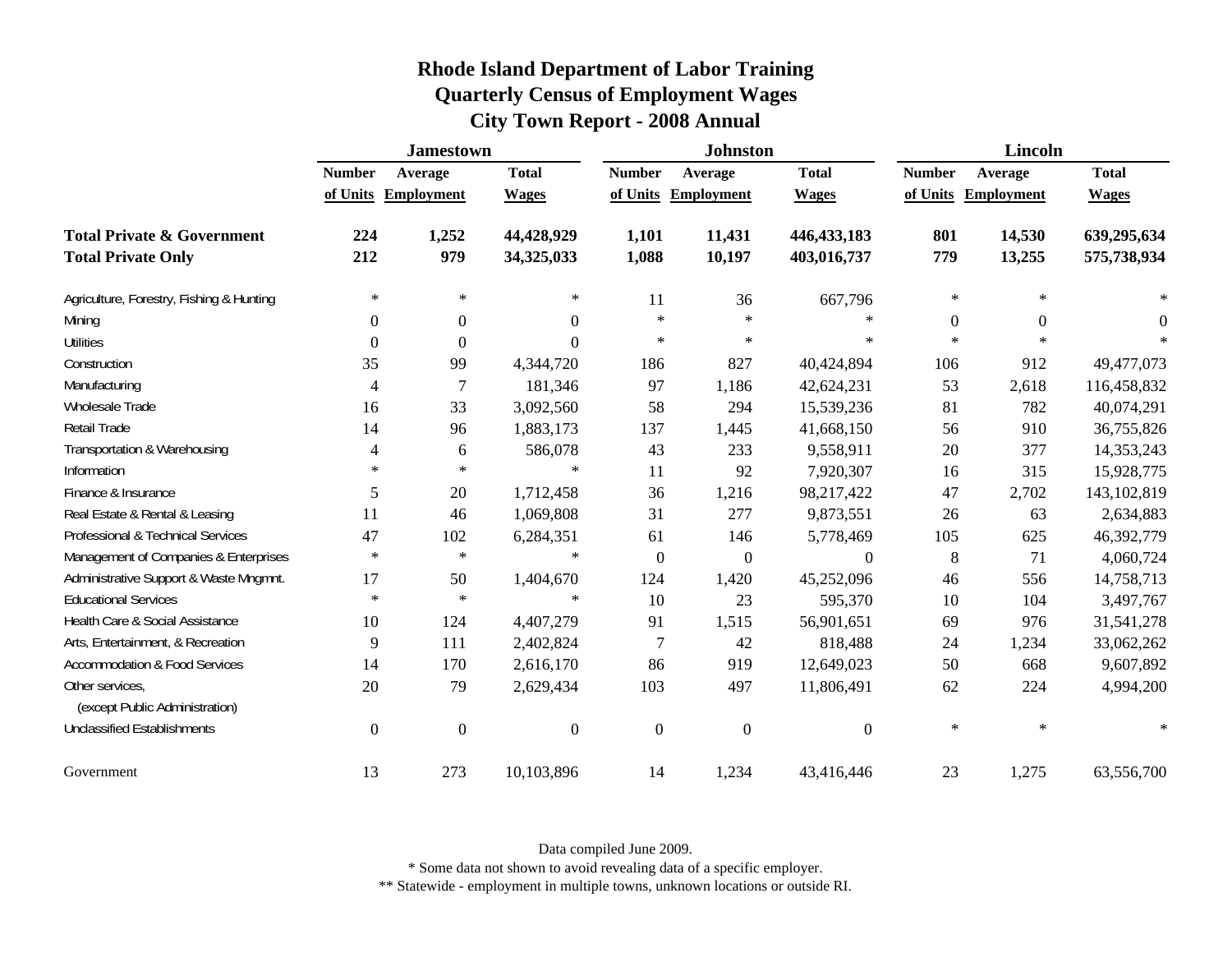|                                                   |                  | <b>Little Compton</b> |                  |                  | <b>Middletown</b> |                |               | <b>Narragansett</b> |              |  |
|---------------------------------------------------|------------------|-----------------------|------------------|------------------|-------------------|----------------|---------------|---------------------|--------------|--|
|                                                   | <b>Number</b>    | Average               | <b>Total</b>     | <b>Number</b>    | Average           | <b>Total</b>   | <b>Number</b> | Average             | <b>Total</b> |  |
|                                                   |                  | of Units Employment   | <b>Wages</b>     | of Units         | <b>Employment</b> | <b>Wages</b>   |               | of Units Employment | <b>Wages</b> |  |
| <b>Total Private &amp; Government</b>             | 143              | 645                   | 20,271,084       | 778              | 10,952            | 429,495,080    | 495           | 4,412               | 137,134,048  |  |
| <b>Total Private Only</b>                         | 137              | 517                   | 15,438,612       | 765              | 10,144            | 392,127,625    | 474           | 3,373               | 88,755,716   |  |
| Agriculture, Forestry, Fishing & Hunting          | $\tau$           | 34                    | 631,922          | 5                | 90                | 2,735,994      | 8             | 23                  | 943,258      |  |
| Mining                                            | $\ast$           | $\ast$                | $\ast$           | $\ast$           | $\ast$            | $\ast$         | $\mathbf{0}$  | $\overline{0}$      | $\Omega$     |  |
| <b>Utilities</b>                                  | $\boldsymbol{0}$ | $\boldsymbol{0}$      | $\boldsymbol{0}$ | $\ast$           | $\ast$            | $\ast$         | $\mathbf{0}$  | $\boldsymbol{0}$    | $\Omega$     |  |
| Construction                                      | 37               | 127                   | 5,264,123        | 77               | 438               | 20,142,016     | 47            | 107                 | 3,539,929    |  |
| Manufacturing                                     | $\ast$           | $\ast$                | $\ast$           | 21               | 421               | 21,201,422     | 19            | 94                  | 4,496,458    |  |
| Wholesale Trade                                   | $\tau$           | 5                     | 366,778          | 39               | 166               | 7,917,919      | 29            | 68                  | 3,743,537    |  |
| Retail Trade                                      | $\tau$           | 28                    | 407,932          | 99               | 1,512             | 42,756,568     | 56            | 753                 | 18,029,845   |  |
| Transportation & Warehousing                      | $\ast$           | $\ast$                | $\ast$           | 12               | 82                | 2,613,152      | 10            | 107                 | 3,651,045    |  |
| Information                                       | $\overline{0}$   | $\boldsymbol{0}$      | $\boldsymbol{0}$ | 12               | 366               | 22,918,556     | $\ast$        | $\ast$              | $\ast$       |  |
| Finance & Insurance                               | $\ast$           | $\ast$                | $\ast$           | 28               | 453               | 28,075,907     | 17            | 58                  | 3,268,773    |  |
| Real Estate & Rental & Leasing                    | 6                | $\tau$                | 491,532          | 41               | 157               | 5,287,832      | 31            | 103                 | 3,167,336    |  |
| Professional & Technical Services                 | 9                | 13                    | 887,636          | 108              | 1,868             | 123,746,239    | 48            | 117                 | 7,285,360    |  |
| Management of Companies & Enterprises             | $\ast$           | $\ast$                | $\ast$           | 5                | 266               | 12,301,054     | $\ast$        | $\ast$              | $\ast$       |  |
| Administrative Support & Waste Mngmnt.            | 19               | 42                    | 1,180,743        | 44               | 315               | 13,176,412     | 33            | 97                  | 3,004,347    |  |
| <b>Educational Services</b>                       | $\ast$           | $\ast$                | $\ast$           | 11               | 233               | 8,703,971      | 6             | 9                   | 258,775      |  |
| Health Care & Social Assistance                   | $\ast$           | $\ast$                | $\ast$           | 83               | 1,486             | 39,440,439     | 41            | 384                 | 12,952,626   |  |
| Arts, Entertainment, & Recreation                 | 8                | 68                    | 1,885,164        | 16               | 165               | 3,525,580      | 12            | 160                 | 3,749,047    |  |
| <b>Accommodation &amp; Food Services</b>          | 9                | 64                    | 582,983          | 89               | 1,559             | 25,422,674     | 72            | 1,099               | 15,524,509   |  |
| Other services,<br>(except Public Administration) | 21               | 44                    | 857,967          | 78               | 533               | 9,680,303      | 47            | 194                 | 4,660,782    |  |
| <b>Unclassified Establishments</b>                | $\ast$           | $\ast$                | $\ast$           | $\boldsymbol{0}$ | $\boldsymbol{0}$  | $\overline{0}$ | $\mathbf{0}$  | $\boldsymbol{0}$    | $\Omega$     |  |
| Government                                        | $\overline{7}$   | 128                   | 4,832,472        | 14               | 808               | 37, 367, 455   | 21            | 1,039               | 48,378,332   |  |

Data compiled June 2009.

\* Some data not shown to avoid revealing data of a specific employer.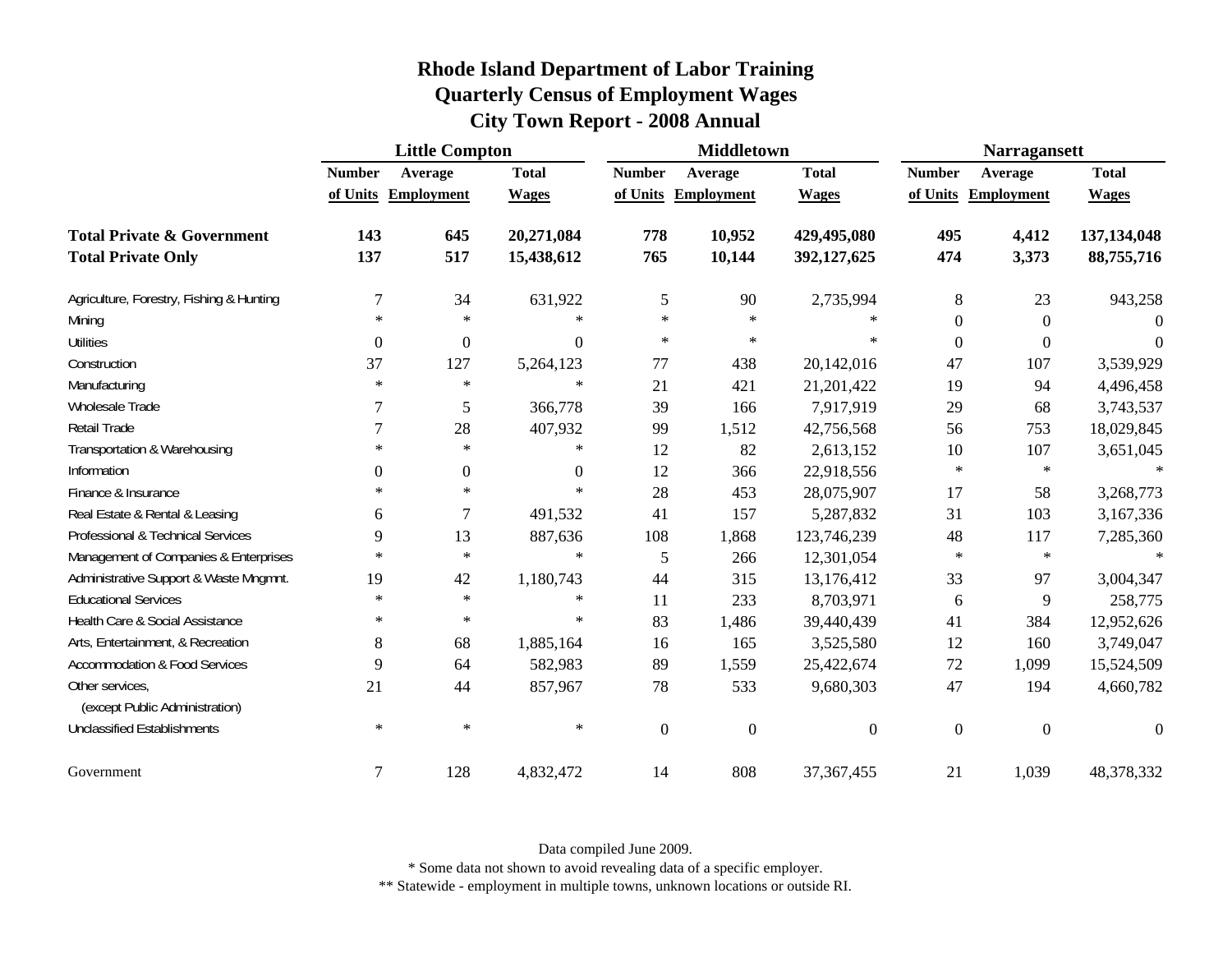|                                                   | <b>Newport</b>   |                     |                |                | <b>New Shoreham</b> |                  | <b>North Kingstown</b> |                     |              |  |
|---------------------------------------------------|------------------|---------------------|----------------|----------------|---------------------|------------------|------------------------|---------------------|--------------|--|
|                                                   | <b>Number</b>    | Average             | <b>Total</b>   | <b>Number</b>  | Average             | <b>Total</b>     | <b>Number</b>          | Average             | <b>Total</b> |  |
|                                                   |                  | of Units Employment | <b>Wages</b>   |                | of Units Employment | <b>Wages</b>     |                        | of Units Employment | <b>Wages</b> |  |
| <b>Total Private &amp; Government</b>             | 1,304            | 17,890              | 831,079,587    | 221            | 881                 | 28,551,577       | 1,067                  | 15,091              | 618,926,892  |  |
| <b>Total Private Only</b>                         | 1,269            | 13,081              | 443,755,004    | 205            | 753                 | 23,803,667       | 1,047                  | 13,506              | 547,611,406  |  |
| Agriculture, Forestry, Fishing & Hunting          | 4                | 31                  | 1,162,707      | $\ast$         | $\ast$              | $\ast$           | 11                     | 35                  | 1,429,518    |  |
| Mining                                            | $\theta$         | $\boldsymbol{0}$    | 0              | $\overline{0}$ | $\mathbf{0}$        | $\boldsymbol{0}$ | $\boldsymbol{0}$       | $\Omega$            | $\Omega$     |  |
| <b>Utilities</b>                                  | $\boldsymbol{0}$ | $\boldsymbol{0}$    | $\theta$       | $\ast$         | $\ast$              | $\ast$           | 5                      | 114                 | 9,086,099    |  |
| Construction                                      | 95               | 530                 | 24,313,586     | 39             | 94                  | 4,595,721        | 136                    | 500                 | 25,329,961   |  |
| Manufacturing                                     | 28               | 145                 | 6,360,066      | 5              | 11                  | 290,834          | 68                     | 4,658               | 247,312,316  |  |
| <b>Wholesale Trade</b>                            | 68               | 219                 | 12,437,299     | $\ast$         | $\ast$              | $\ast$           | 102                    | 441                 | 26,743,054   |  |
| Retail Trade                                      | 212              | 1,501               | 35,593,623     | 39             | 93                  | 2,876,229        | 110                    | 1,996               | 53,568,974   |  |
| Transportation & Warehousing                      | 41               | 304                 | 6,780,610      | 5              | 9                   | 170,597          | 40                     | 442                 | 16,261,249   |  |
| Information                                       | 25               | 281                 | 11,935,821     | $\ast$         | $\ast$              | $\ast$           | 20                     | 238                 | 12,739,208   |  |
| Finance & Insurance                               | 51               | 218                 | 14,487,186     | $\ast$         | $\ast$              | $\ast$           | 46                     | 230                 | 12,518,849   |  |
| Real Estate & Rental & Leasing                    | 56               | 377                 | 14,590,629     | 14             | 46                  | 1,184,456        | 35                     | 94                  | 2,930,281    |  |
| Professional & Technical Services                 | 149              | 860                 | 57,645,711     | 5              | 11                  | 235,520          | 133                    | 421                 | 29,703,839   |  |
| Management of Companies & Enterprises             | 10               | 254                 | 13,476,469     | $\star$        | $\ast$              | $\ast$           | 12                     | 572                 | 22,109,787   |  |
| Administrative Support & Waste Mngmnt.            | 74               | 499                 | 18,697,722     | 10             | 31                  | 1,215,812        | 71                     | 477                 | 12,401,293   |  |
| <b>Educational Services</b>                       | 21               | 645                 | 28,704,377     | $\ast$         | $\ast$              | $\ast$           | 20                     | 122                 | 3,568,869    |  |
| Health Care & Social Assistance                   | 82               | 1,792               | 68,810,249     | $\ast$         | $\ast$              | $\ast$           | 73                     | 1,502               | 42,937,641   |  |
| Arts, Entertainment, & Recreation                 | 48               | 1,082               | 30,631,895     | 10             | 33                  | 1,119,089        | 24                     | 244                 | 6,026,500    |  |
| <b>Accommodation &amp; Food Services</b>          | 179              | 3,602               | 76,262,346     | 52             | 362                 | 9,589,433        | 70                     | 992                 | 13,044,682   |  |
| Other services,<br>(except Public Administration) | 132              | 741                 | 21,864,708     | 16             | 21                  | 475,251          | 77                     | 427                 | 9,899,286    |  |
| <b>Unclassified Establishments</b>                |                  |                     |                |                |                     |                  | $\ast$                 | $\ast$              | $\ast$       |  |
|                                                   | $\overline{0}$   | $\mathbf{0}$        | $\overline{0}$ | $\mathbf{0}$   | $\boldsymbol{0}$    | $\overline{0}$   |                        |                     |              |  |
| Government                                        | 35               | 4,809               | 387, 324, 583  | 17             | 128                 | 4,747,910        | 21                     | 1,585               | 71,315,486   |  |

Data compiled June 2009.

\* Some data not shown to avoid revealing data of a specific employer.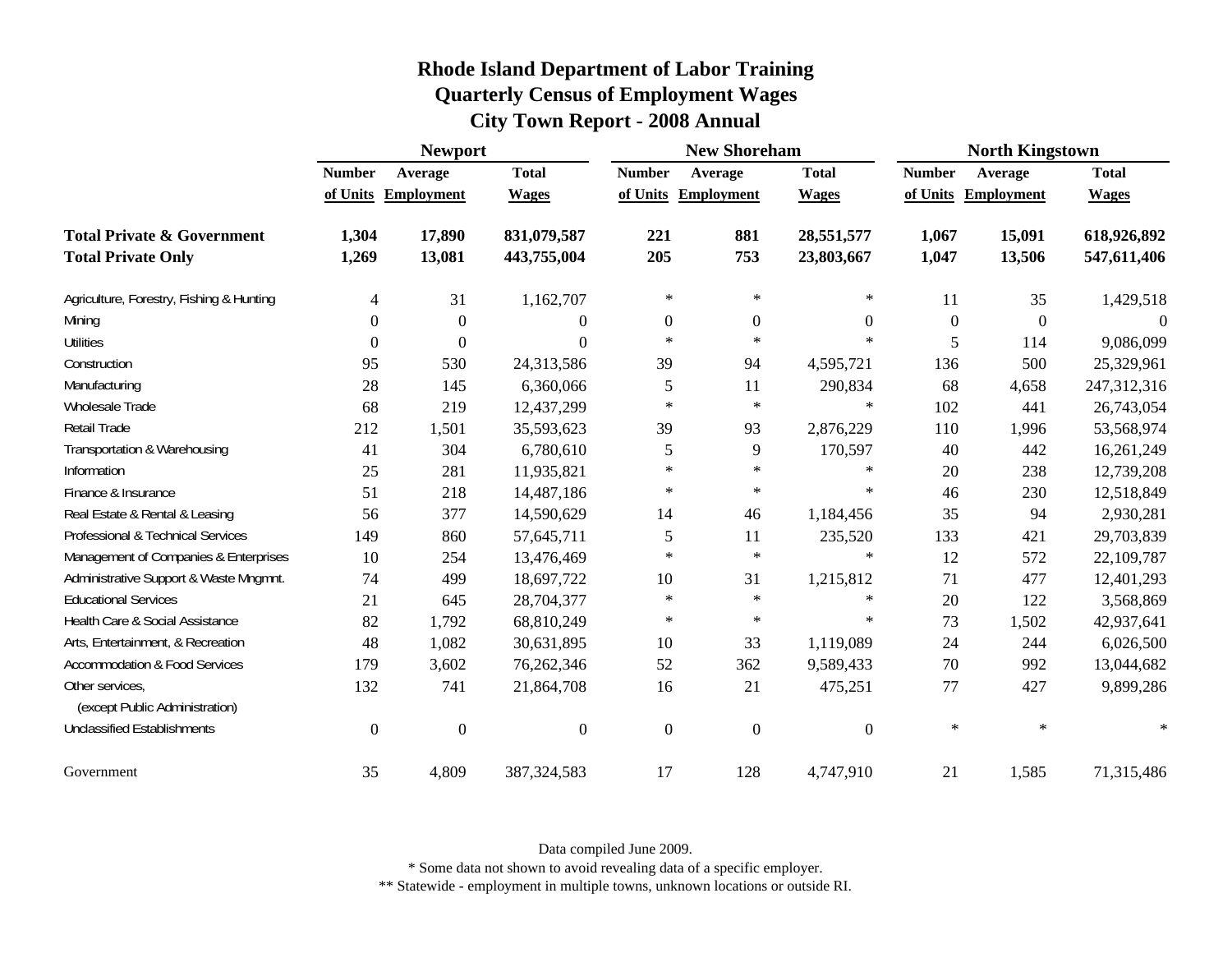|                                                   | <b>North Providence</b>  |                     |                | <b>North Smithfield</b>  |                     |                  | Pawtucket      |                     |               |
|---------------------------------------------------|--------------------------|---------------------|----------------|--------------------------|---------------------|------------------|----------------|---------------------|---------------|
|                                                   | <b>Number</b><br>Average |                     | <b>Total</b>   | <b>Number</b><br>Average |                     | <b>Total</b>     | <b>Number</b>  | Average             | <b>Total</b>  |
|                                                   |                          | of Units Employment | <b>Wages</b>   |                          | of Units Employment | <b>Wages</b>     |                | of Units Employment | <b>Wages</b>  |
| <b>Total Private &amp; Government</b>             | 725                      | 7,873               | 270,313,654    | 382                      | 3,951               | 138,173,067      | 1,593          | 25,475              | 1,036,538,428 |
| <b>Total Private Only</b>                         | 715                      | 6,968               | 223,626,276    | 373                      | 3,568               | 119,914,055      | 1,569          | 23,220              | 906,111,111   |
| Agriculture, Forestry, Fishing & Hunting          | $\boldsymbol{0}$         | $\boldsymbol{0}$    | $\overline{0}$ | $\ast$                   | ∗                   | $\ast$           | $\overline{0}$ | $\theta$            | 0             |
| Mining                                            | $\Omega$                 | $\overline{0}$      | $\Omega$       | $\ast$                   | $\ast$              | $\ast$           | $\Omega$       | $\Omega$            | $\theta$      |
| <b>Utilities</b>                                  | $\boldsymbol{0}$         | $\boldsymbol{0}$    | $\Omega$       | $\boldsymbol{0}$         | $\mathbf{0}$        | $\boldsymbol{0}$ | 4              | 12                  | 835,736       |
| Construction                                      | 81                       | 309                 | 13,165,972     | 76                       | 239                 | 9,551,680        | 162            | 899                 | 46,949,641    |
| Manufacturing                                     | 42                       | 437                 | 14,592,455     | 20                       | 558                 | 22,395,302       | 168            | 4,743               | 183,488,592   |
| Wholesale Trade                                   | 35                       | 217                 | 11,666,663     | 26                       | 143                 | 8,402,727        | 84             | 513                 | 25,178,713    |
| Retail Trade                                      | 110                      | 1,033               | 23,773,498     | 39                       | 622                 | 18,751,909       | 182            | 1,765               | 45,850,831    |
| Transportation & Warehousing                      | 14                       | 101                 | 2,915,992      | 13                       | 119                 | 5,170,177        | 38             | 411                 | 16,332,297    |
| Information                                       | 6                        | 24                  | 927,258        | $\overline{4}$           | 10                  | 295,531          | 26             | 259                 | 16,557,169    |
| Finance & Insurance                               | 36                       | 226                 | 9,094,461      | 16                       | 52                  | 2,559,380        | 59             | 907                 | 41,486,220    |
| Real Estate & Rental & Leasing                    | 32                       | 120                 | 3,309,606      | 14                       | 24                  | 903,310          | 55             | 261                 | 8,521,188     |
| Professional & Technical Services                 | 59                       | 183                 | 9,918,923      | 43                       | 251                 | 12,824,404       | 127            | 636                 | 28,359,084    |
| Management of Companies & Enterprises             | $\ast$                   | $\ast$              | $\ast$         | $\ast$                   | $\ast$              | $\ast$           | 12             | 1,488               | 151,505,066   |
| Administrative Support & Waste Mngmnt.            | 61                       | 427                 | 9,195,896      | 20                       | 56                  | 1,603,523        | 95             | 1,923               | 51,886,339    |
| <b>Educational Services</b>                       | 4                        | 6                   | 99,924         | $\overline{4}$           | 4                   | 40,430           | 24             | 371                 | 11,386,771    |
| Health Care & Social Assistance                   | 77                       | 2,765               | 106,199,945    | 40                       | 849                 | 25,773,509       | 185            | 5,739               | 214,133,574   |
| Arts, Entertainment, & Recreation                 | 6                        | 73                  | 1,014,311      | 4                        | 28                  | 501,691          | 15             | 346                 | 9,550,600     |
| <b>Accommodation &amp; Food Services</b>          | 68                       | 714                 | 9,857,402      | 22                       | 430                 | 4,907,620        | 133            | 1,590               | 20,164,111    |
| Other services,<br>(except Public Administration) | 88                       | 313                 | 7,396,026      | 34                       | 140                 | 3,705,285        | 205            | 1,357               | 33,914,200    |
| <b>Unclassified Establishments</b>                | $\ast$                   | $\ast$              | $\ast$         | $\ast$                   | $\ast$              | $\ast$           | $\ast$         | $\ast$              | $\ast$        |
| Government                                        | 11                       | 905                 | 46,687,378     | 10                       | 383                 | 18,259,012       | 25             | 2,255               | 130,427,317   |

Data compiled June 2009.

\* Some data not shown to avoid revealing data of a specific employer.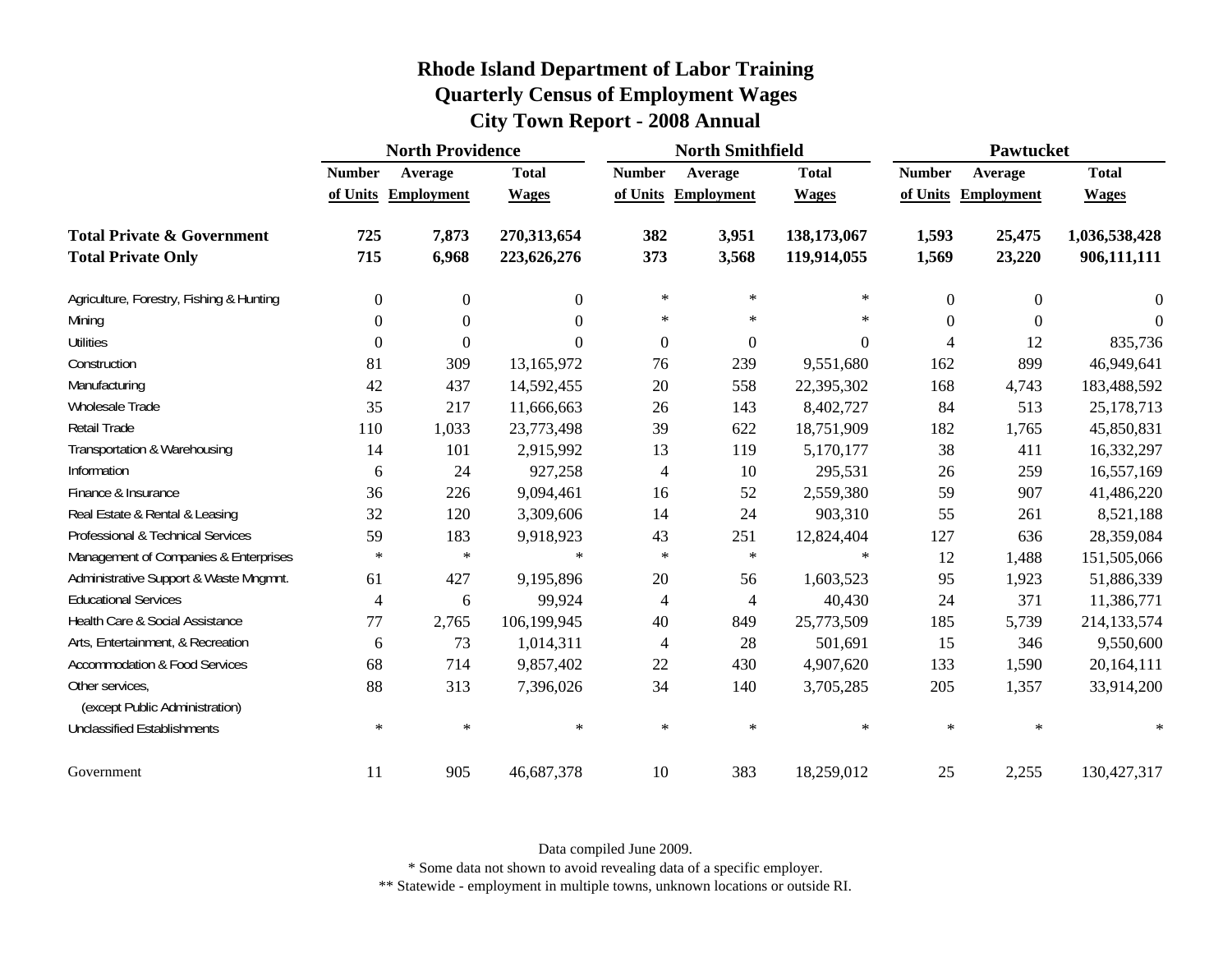| <b>Rhode Island Department of Labor Training</b> |  |
|--------------------------------------------------|--|
| <b>Quarterly Census of Employment Wages</b>      |  |
| <b>City Town Report - 2008 Annual</b>            |  |

|                                                   | Portsmouth    |                     |                  | Providence    |            |               | <b>Richmond</b> |                     |              |
|---------------------------------------------------|---------------|---------------------|------------------|---------------|------------|---------------|-----------------|---------------------|--------------|
|                                                   | <b>Number</b> | Average             | <b>Total</b>     | <b>Number</b> | Average    | <b>Total</b>  | <b>Number</b>   | Average             | <b>Total</b> |
|                                                   |               | of Units Employment | <b>Wages</b>     | of Units      | Employment | <b>Wages</b>  |                 | of Units Employment | <b>Wages</b> |
| <b>Total Private &amp; Government</b>             | 532           | 6,191               | 308,655,940      | 5,640         | 111,574    | 5,439,399,116 | 154             | 1,836               | 68,473,349   |
| <b>Total Private Only</b>                         | 517           | 5,521               | 277,211,880      | 5,528         | 96,230     | 4,503,018,845 | 146             | 1,172               | 31,781,216   |
| Agriculture, Forestry, Fishing & Hunting          | 16            | 49                  | 1,190,488        | $\ast$        | $\ast$     | $\ast$        | 5               | 16                  | 615,245      |
| Mining                                            | $\Omega$      | $\overline{0}$      | $\theta$         | $\ast$        | $\ast$     | $\ast$        | $\ast$          | $\ast$              |              |
| <b>Utilities</b>                                  | $\ast$        | $\ast$              | $\ast$           | 6             | 539        | 43,864,436    | $\theta$        | $\overline{0}$      | $\theta$     |
| Construction                                      | 87            | 378                 | 17,613,479       | 299           | 2,659      | 172,434,794   | 22              | 77                  | 3,050,321    |
| Manufacturing                                     | 31            | 2,153               | 168,614,764      | 315           | 5,728      | 209,449,528   | 6               | 93                  | 4,188,980    |
| Wholesale Trade                                   | 30            | 113                 | 6,276,433        | 255           | 2,426      | 145,944,454   | 8               | 30                  | 2,169,972    |
| Retail Trade                                      | 62            | 577                 | 15,770,294       | 624           | 6,977      | 161,767,412   | 23              | 310                 | 8,022,221    |
| Transportation & Warehousing                      | $\tau$        | 65                  | 1,311,890        | 71            | 672        | 24,736,797    | $\ast$          | $\ast$              |              |
| Information                                       | 11            | 67                  | 3,585,580        | 159           | 3,851      | 256,209,170   | $\ast$          | $\ast$              |              |
| Finance & Insurance                               | 22            | 94                  | 5,090,519        | 361           | 5,503      | 442,704,782   | 4               | 42                  | 1,563,599    |
| Real Estate & Rental & Leasing                    | 11            | 93                  | 2,014,307        | 205           | 1,574      | 65,717,738    | $\ast$          | $\ast$              |              |
| Professional & Technical Services                 | 66            | 173                 | 10,049,193       | 923           | 6,664      | 460,172,347   | 10              | 43                  | 1,757,075    |
| Management of Companies & Enterprises             | 5             | 32                  | 1,542,540        | 51            | 1,846      | 256,784,144   | $\Omega$        | $\boldsymbol{0}$    | $\theta$     |
| Administrative Support & Waste Mngmnt.            | 27            | 237                 | 5,347,023        | 318           | 7,380      | 206,511,998   | 10              | 67                  | 1,947,672    |
| <b>Educational Services</b>                       | 13            | 268                 | 9,531,668        | 105           | 11,531     | 544,407,705   | $\ast$          | $\ast$              |              |
| Health Care & Social Assistance                   | 33            | 487                 | 13,729,113       | 565           | 24,707     | 1,199,681,946 | 11              | 81                  | 2,449,634    |
| Arts, Entertainment, & Recreation                 | 12            | 105                 | 2,612,229        | 64            | 1,107      | 23,669,589    | 8               | 115                 | 1,562,875    |
| <b>Accommodation &amp; Food Services</b>          | 37            | 444                 | 7,595,401        | 519           | 8,571      | 153, 101, 408 | 15              | 220                 | 2,682,653    |
| Other services,<br>(except Public Administration) | 54            | 184                 | 5,331,059        | 688           | 4,488      | 135,569,436   | 18              | 50                  | 793,913      |
| <b>Unclassified Establishments</b>                | $\theta$      | $\boldsymbol{0}$    | $\boldsymbol{0}$ | $\ast$        | $\ast$     | $\ast$        | $\ast$          | $\ast$              |              |
| Government                                        | 16            | 670                 | 31,444,060       | 113           | 15,344     | 936,380,271   | 9               | 664                 | 36,692,133   |

\* Some data not shown to avoid revealing data of a specific employer.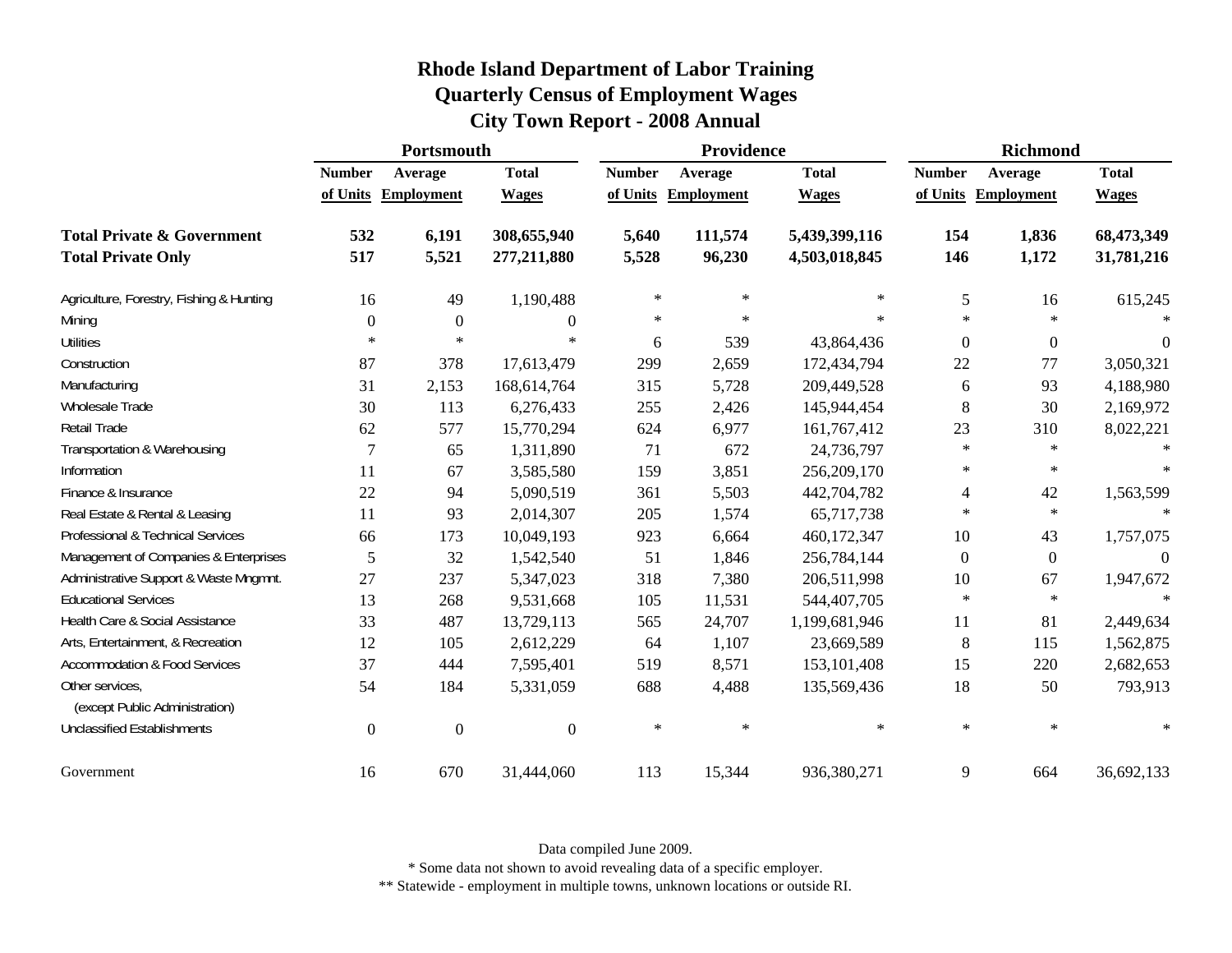|                                                   | <b>Scituate</b> |                     |                  |                  | <b>Smithfield</b>   |               | <b>South Kingstown</b> |                   |               |
|---------------------------------------------------|-----------------|---------------------|------------------|------------------|---------------------|---------------|------------------------|-------------------|---------------|
|                                                   | <b>Number</b>   | Average             | <b>Total</b>     | <b>Number</b>    | Average             | <b>Total</b>  | <b>Number</b>          | Average           | <b>Total</b>  |
|                                                   |                 | of Units Employment | <b>Wages</b>     |                  | of Units Employment | <b>Wages</b>  | of Units               | <b>Employment</b> | <b>Wages</b>  |
| <b>Total Private &amp; Government</b>             | 264             | 1,507               | 57,200,630       | 841              | 13,383              | 750,892,731   | 1,050                  | 13,761            | 545, 167, 131 |
| <b>Total Private Only</b>                         | 251             | 911                 | 24,819,610       | 826              | 12,779              | 720,321,030   | 1,029                  | 9,894             | 359,799,775   |
| Agriculture, Forestry, Fishing & Hunting          | 13              | 50                  | 1,039,795        | $\ast$           | $\ast$              | $\ast$        | 21                     | 85                | 2,962,360     |
| Mining                                            | $\Omega$        | $\overline{0}$      | $\theta$         | *                | $\ast$              | $\ast$        | $\ast$                 | $\ast$            |               |
| <b>Utilities</b>                                  | $\theta$        | 0                   | $\boldsymbol{0}$ | $\boldsymbol{0}$ | $\boldsymbol{0}$    | 0             | $\ast$                 | $\ast$            |               |
| Construction                                      | 67              | 129                 | 4,904,512        | 148              | 1,092               | 57,366,041    | 130                    | 350               | 15,300,906    |
| Manufacturing                                     | 10              | 28                  | 797,470          | 74               | 1,295               | 61,799,838    | 30                     | 793               | 43,350,404    |
| Wholesale Trade                                   | 12              | 17                  | 928,004          | 65               | 800                 | 50,336,412    | 66                     | 786               | 52,905,154    |
| Retail Trade                                      | 19              | 204                 | 5,104,883        | 108              | 2,336               | 55,928,020    | 124                    | 1,420             | 37,522,575    |
| Transportation & Warehousing                      | 15              | 48                  | 1,039,220        | 16               | 85                  | 3,715,213     | 10                     | 109               | 2,294,106     |
| Information                                       | 4               | 23                  | 504,792          | 15               | 242                 | 14,728,531    | 15                     | 169               | 8,505,484     |
| Finance & Insurance                               | 4               | 10                  | 693,686          | 49               | 2,355               | 325, 343, 524 | 41                     | 250               | 14,577,134    |
| Real Estate & Rental & Leasing                    | 5               | 12                  | 407,168          | 20               | 79                  | 3,697,166     | 29                     | 204               | 4,233,288     |
| Professional & Technical Services                 | 29              | 75                  | 3,199,790        | 71               | 268                 | 14,943,935    | 114                    | 397               | 24,489,125    |
| Management of Companies & Enterprises             | $\theta$        | $\boldsymbol{0}$    | $\overline{0}$   | $\overline{7}$   | 124                 | 8,750,457     | 8                      | 19                | 1,079,403     |
| Administrative Support & Waste Mngmnt.            | 23              | 35                  | 754,319          | 45               | 341                 | 17,434,986    | 70                     | 269               | 8,540,451     |
| <b>Educational Services</b>                       | $\ast$          | $\ast$              | $\ast$           | 12               | 788                 | 39,583,323    | 25                     | 271               | 8,596,224     |
| Health Care & Social Assistance                   | 15              | 82                  | 2,162,749        | 54               | 1,372               | 38,656,029    | 108                    | 2,566             | 94,382,319    |
| Arts, Entertainment, & Recreation                 | $\ast$          | $\ast$              | $\ast$           | 11               | 54                  | 1,228,411     | 32                     | 196               | 4,734,150     |
| <b>Accommodation &amp; Food Services</b>          | 11              | 120                 | 1,398,230        | 66               | 1,173               | 18,326,087    | 98                     | 1,230             | 17,024,400    |
| Other services,<br>(except Public Administration) | 22              | 67                  | 1,695,780        | 67               | 358                 | 8,076,155     | 107                    | 752               | 18,072,598    |
| <b>Unclassified Establishments</b>                | $\Omega$        | $\mathbf{0}$        | $\mathbf{0}$     | $\mathbf{0}$     | $\boldsymbol{0}$    | $\Omega$      | $\ast$                 | $\ast$            | $\ast$        |
| Government                                        | 14              | 596                 | 32,381,020       | 16               | 603                 | 30,571,701    | 22                     | 3,867             | 185, 367, 356 |

Data compiled June 2009.

\* Some data not shown to avoid revealing data of a specific employer.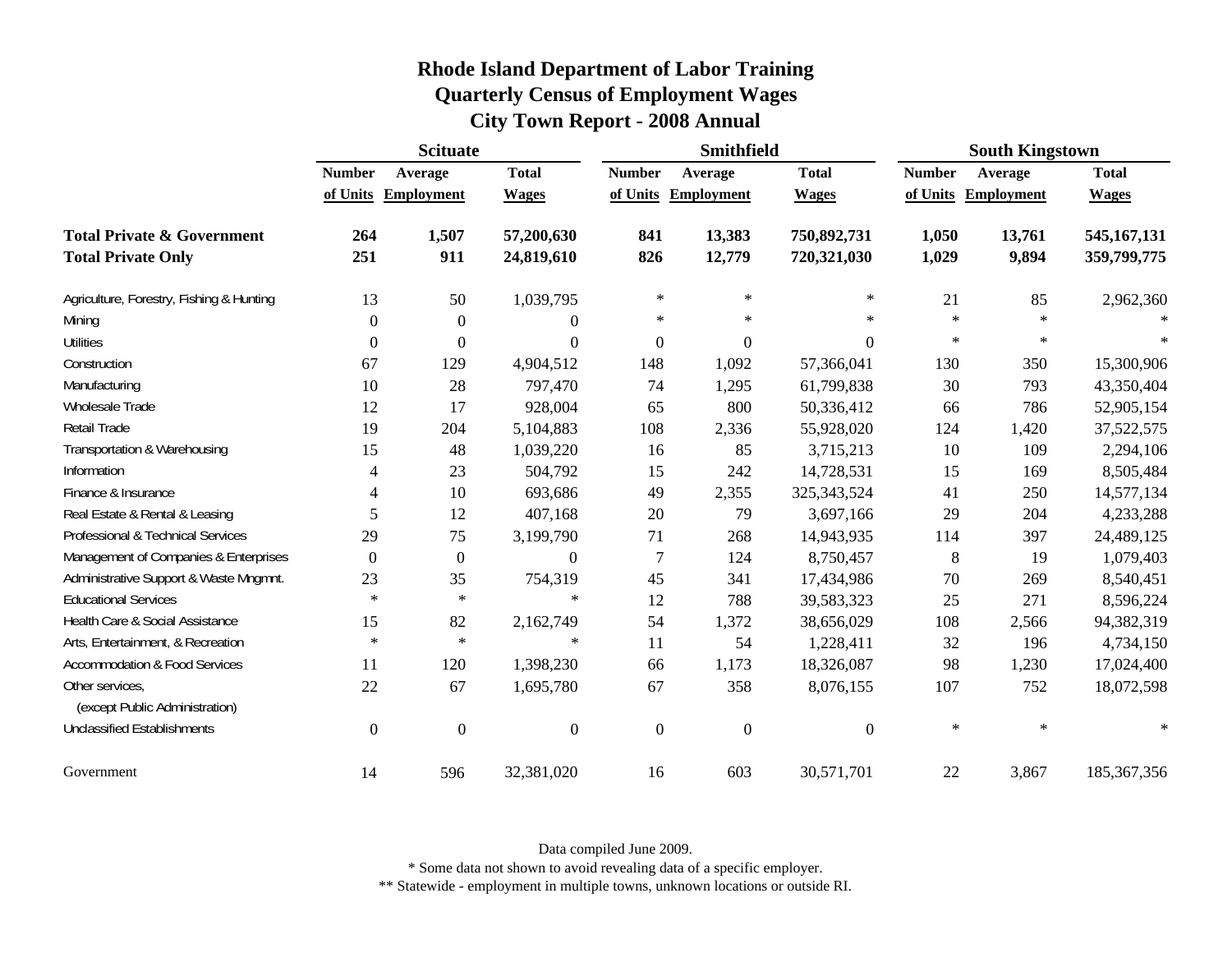|                                                   | <b>Tiverton</b> |                     |                  |                  | <b>Warren</b>       |                  | Warwick        |                     |                  |
|---------------------------------------------------|-----------------|---------------------|------------------|------------------|---------------------|------------------|----------------|---------------------|------------------|
|                                                   | <b>Number</b>   | Average             | <b>Total</b>     | <b>Number</b>    | Average             | <b>Total</b>     | <b>Number</b>  | Average             | <b>Total</b>     |
|                                                   |                 | of Units Employment | <b>Wages</b>     |                  | of Units Employment | <b>Wages</b>     |                | of Units Employment | <b>Wages</b>     |
| <b>Total Private &amp; Government</b>             | 412             | 2,703               | 92,109,218       | 397              | 4,034               | 134,302,918      | 3,349          | 50,521              | 1,962,135,701    |
| <b>Total Private Only</b>                         | 397             | 2,151               | 67,594,409       | 388              | 3,861               | 124,158,995      | 3,316          | 46,345              | 1,715,078,801    |
| Agriculture, Forestry, Fishing & Hunting          | 12              | 33                  | 569,556          | $\ast$           | $\ast$              | $\ast$           | $\overline{4}$ | 16                  | 240,169          |
| Mining                                            | $\ast$          | $\ast$              | $\ast$           | $\boldsymbol{0}$ | $\boldsymbol{0}$    | $\boldsymbol{0}$ | $\ast$         | $\ast$              |                  |
| <b>Utilities</b>                                  | $\ast$          | $\ast$              | $\ast$           | $\boldsymbol{0}$ | $\boldsymbol{0}$    | $\boldsymbol{0}$ | $\ast$         | $\ast$              |                  |
| Construction                                      | 63              | 264                 | 8,953,629        | 54               | 164                 | 6,151,057        | 344            | 2,238               | 116,446,853      |
| Manufacturing                                     | 12              | 57                  | 1,450,792        | 50               | 1,003               | 41,246,520       | 173            | 3,788               | 169,940,178      |
| Wholesale Trade                                   | 32              | 122                 | 5,486,799        | 17               | 158                 | 8,755,768        | 261            | 1,865               | 97,761,936       |
| Retail Trade                                      | 58              | 504                 | 18,529,323       | 49               | 283                 | 5,946,147        | 461            | 8,305               | 206,617,789      |
| Transportation & Warehousing                      | 10              | 55                  | 732,499          | 8                | 338                 | 9,037,196        | 102            | 2,277               | 79,728,353       |
| Information                                       | 5               | 11                  | 1,112,996        | 8                | 48                  | 2,303,598        | 37             | 566                 | 27,012,994       |
| Finance & Insurance                               | 14              | 53                  | 2,576,859        | 15               | 197                 | 6,876,492        | 212            | 3,278               | 176,954,194      |
| Real Estate & Rental & Leasing                    | 8               | 8                   | 282,242          | 12               | 20                  | 604,892          | 131            | 1,341               | 42,951,980       |
| Professional & Technical Services                 | 48              | 145                 | 7,350,611        | 26               | 90                  | 4,090,747        | 400            | 2,006               | 107,687,959      |
| Management of Companies & Enterprises             | $\ast$          | $\ast$              | $\ast$           | $\ast$           | $\ast$              | $\ast$           | 21             | 1,459               | 108,816,417      |
| Administrative Support & Waste Mngmnt.            | 26              | 55                  | 1,504,455        | 21               | 129                 | 3,244,877        | 204            | 2,154               | 70,651,375       |
| <b>Educational Services</b>                       | $\ast$          | $\ast$              | $\ast$           | 5                | 71                  | 2,718,971        | 37             | 973                 | 38,622,120       |
| Health Care & Social Assistance                   | 26              | 314                 | 9,270,202        | 33               | 607                 | 22,004,568       | 339            | 8,547               | 334,194,460      |
| Arts, Entertainment, & Recreation                 | $\overline{7}$  | 29                  | 718,213          | 6                | 42                  | 589,238          | 43             | 553                 | 10,654,167       |
| Accommodation & Food Services                     | 30              | 329                 | 4,268,144        | 42               | 552                 | 6,734,696        | 244            | 5,256               | 82,074,300       |
| Other services,<br>(except Public Administration) | 45              | 130                 | 2,401,475        | 43               | 153                 | 3,452,930        | 303            | 1,713               | 44,170,522       |
| <b>Unclassified Establishments</b>                | $\mathbf{0}$    | $\mathbf{0}$        | $\boldsymbol{0}$ | $\boldsymbol{0}$ | $\boldsymbol{0}$    | $\boldsymbol{0}$ | $\mathbf{0}$   | $\overline{0}$      | $\boldsymbol{0}$ |
| Government                                        | 16              | 552                 | 24,514,809       | 10               | 173                 | 10,143,923       | 33             | 4,176               | 247,056,900      |

Data compiled June 2009.

\* Some data not shown to avoid revealing data of a specific employer.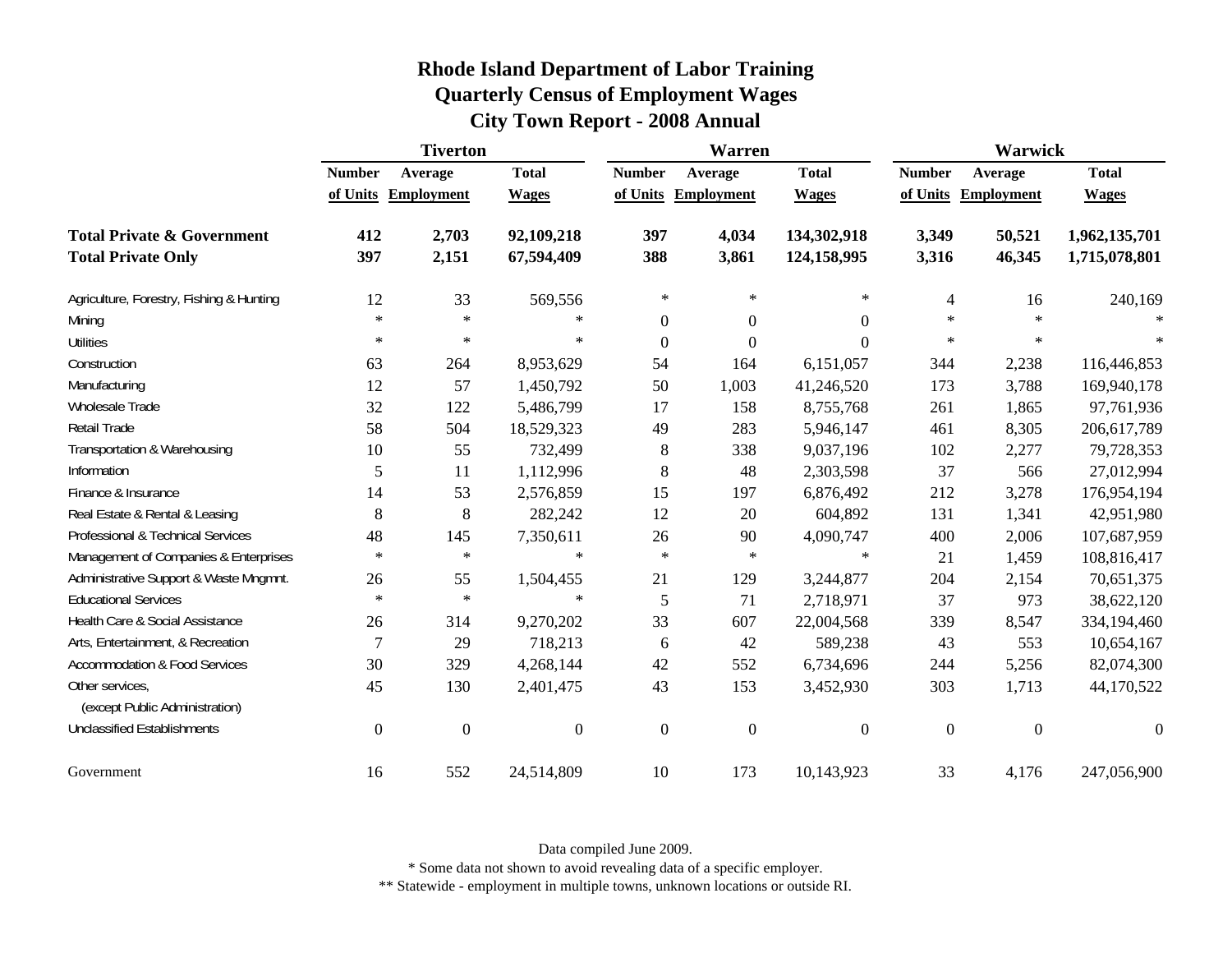|                                                   | Westerly      |                     |              | <b>West Greenwich</b> |                     |              | <b>West Warwick</b> |                     |                  |
|---------------------------------------------------|---------------|---------------------|--------------|-----------------------|---------------------|--------------|---------------------|---------------------|------------------|
|                                                   | <b>Number</b> | Average             | <b>Total</b> | <b>Number</b>         | Average             | <b>Total</b> | <b>Number</b>       | Average             | <b>Total</b>     |
|                                                   |               | of Units Employment | <b>Wages</b> |                       | of Units Employment | <b>Wages</b> |                     | of Units Employment | <b>Wages</b>     |
| <b>Total Private &amp; Government</b>             | 892           | 9,707               | 329,832,546  | 204                   | 3,408               | 213,841,458  | 623                 | 8,842               | 352,864,208      |
| <b>Total Private Only</b>                         | 873           | 8,717               | 285,440,431  | 196                   | 3,000               | 195,484,620  | 609                 | 7,779               | 293,200,571      |
| Agriculture, Forestry, Fishing & Hunting          | $\ast$        | $\ast$              | $\ast$       | $\ast$                | ∗                   | $\ast$       | $\boldsymbol{0}$    | $\overline{0}$      | 0                |
| Mining                                            | $\ast$        | $\ast$              | $\ast$       | $\boldsymbol{0}$      | $\mathbf{0}$        | $\Omega$     | $\ast$              | $\ast$              | $\ast$           |
| <b>Utilities</b>                                  | $\ast$        | $\ast$              | $\ast$       | $\boldsymbol{0}$      | $\theta$            | $\Omega$     | $\boldsymbol{0}$    | $\overline{0}$      | $\boldsymbol{0}$ |
| Construction                                      | 113           | 346                 | 14,175,069   | 50                    | 140                 | 5,476,037    | 96                  | 363                 | 13,174,653       |
| Manufacturing                                     | 28            | 732                 | 33,639,402   | 12                    | 1,283               | 109,719,930  | 37                  | 1,660               | 74,688,969       |
| Wholesale Trade                                   | 34            | 81                  | 4,171,731    | 14                    | 271                 | 17,566,041   | 32                  | 327                 | 16,377,743       |
| Retail Trade                                      | 138           | 2,050               | 49,640,176   | 12                    | 58                  | 1,182,685    | 96                  | 1,058               | 29,837,147       |
| Transportation & Warehousing                      | 15            | 45                  | 1,362,621    | 6                     | 167                 | 6,411,628    | 8                   | 274                 | 11,516,542       |
| Information                                       | 14            | 156                 | 4,655,510    | $\overline{7}$        | 14                  | 1,500,965    | 5                   | 840                 | 48,664,114       |
| Finance & Insurance                               | 29            | 318                 | 16,490,743   | 9                     | 42                  | 2,258,197    | 32                  | 939                 | 40,725,112       |
| Real Estate & Rental & Leasing                    | 31            | 110                 | 2,770,966    | $\ast$                | $\ast$              | $\ast$       | 23                  | 68                  | 2,078,494        |
| Professional & Technical Services                 | 73            | 269                 | 13,839,000   | 22                    | 440                 | 36,402,977   | 45                  | 95                  | 4,494,176        |
| Management of Companies & Enterprises             | 5             | 246                 | 14,453,996   | $\ast$                | $\ast$              | $\ast$       | $\ast$              | $\ast$              | $\ast$           |
| Administrative Support & Waste Mngmnt.            | 47            | 118                 | 3,306,957    | 22                    | 134                 | 4,265,249    | 23                  | 110                 | 3,150,506        |
| <b>Educational Services</b>                       | 6             | 68                  | 1,399,584    | $\ast$                | $\ast$              | $\ast$       | 8                   | 27                  | 410,502          |
| Health Care & Social Assistance                   | 111           | 2,011               | 83,254,467   | 11                    | 158                 | 3,523,571    | 42                  | 760                 | 25,172,124       |
| Arts, Entertainment, & Recreation                 | 37            | 476                 | 10,872,745   | $\ast$                | $\ast$              | ∗            | 10                  | 50                  | 1,035,146        |
| <b>Accommodation &amp; Food Services</b>          | 100           | 1,302               | 20,893,907   | 15                    | 192                 | 3,110,136    | 66                  | 773                 | 9,772,983        |
| Other services,<br>(except Public Administration) | 93            | 297                 | 6,414,132    | 11                    | 24                  | 363,924      | 90                  | 335                 | 7,364,315        |
| <b>Unclassified Establishments</b>                | $\ast$        | $\ast$              | $\ast$       | $\mathbf{0}$          | $\overline{0}$      | $\theta$     | $\ast$              | $\ast$              | $\ast$           |
| Government                                        | 20            | 991                 | 44,392,115   | 9                     | 408                 | 18,356,838   | 15                  | 1,063               | 59,663,637       |

Data compiled June 2009.

\* Some data not shown to avoid revealing data of a specific employer.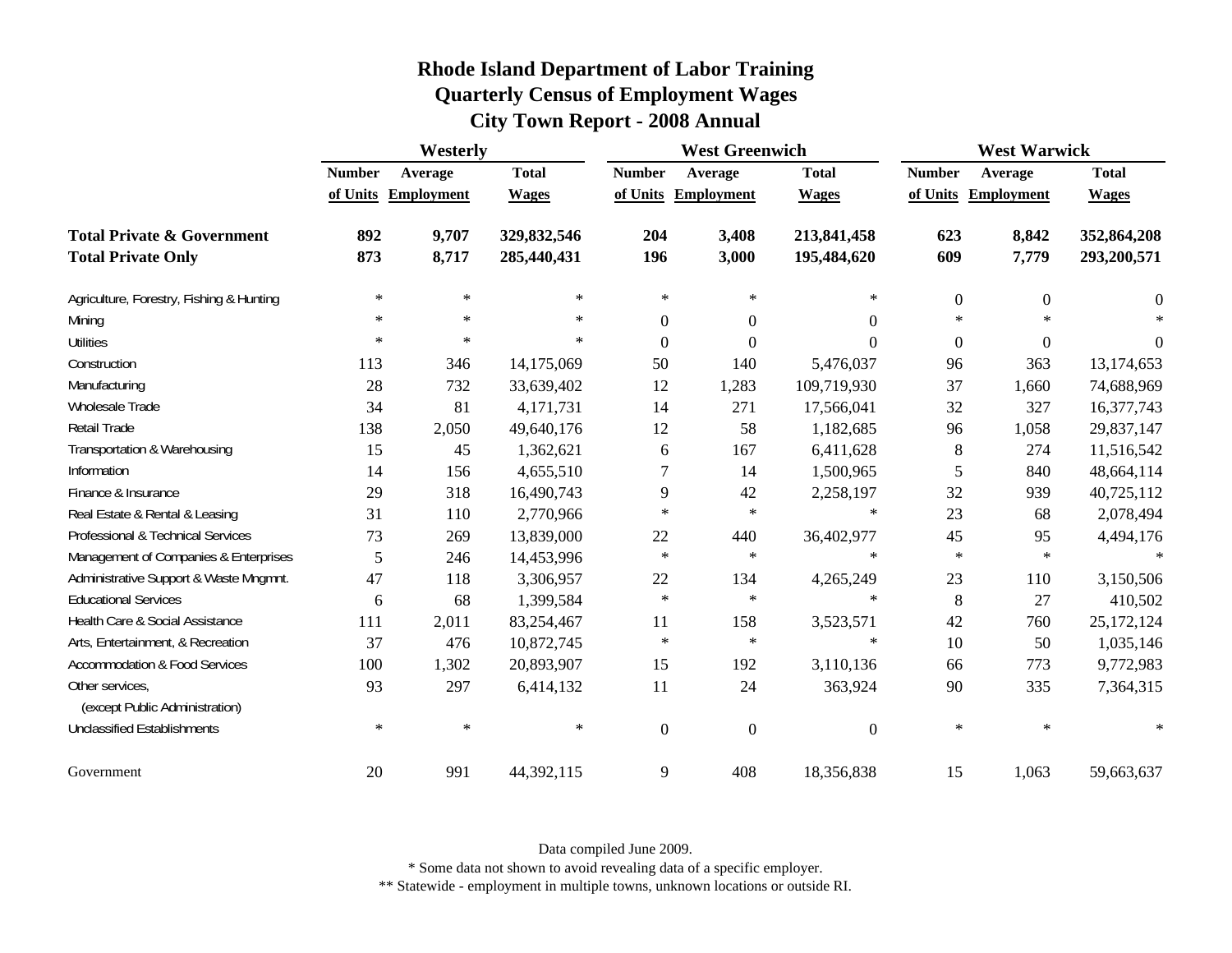|                                          |                  | Woonsocket          |                  | Statewide **     |                     |                  |  |  |
|------------------------------------------|------------------|---------------------|------------------|------------------|---------------------|------------------|--|--|
|                                          | <b>Number</b>    | Average             | <b>Total</b>     | <b>Number</b>    | Average             | <b>Total</b>     |  |  |
|                                          |                  | of Units Employment | <b>Wages</b>     |                  | of Units Employment | <b>Wages</b>     |  |  |
| <b>Total Private &amp; Government</b>    | 868              | 15,324              | 763,232,489      | 2,659            | 7,277               | 459,822,125      |  |  |
| <b>Total Private Only</b>                | 848              | 13,630              | 674,811,404      | 2,659            | 7,273               | 459,599,047      |  |  |
| Agriculture, Forestry, Fishing & Hunting | $\boldsymbol{0}$ | $\boldsymbol{0}$    | $\boldsymbol{0}$ | $\boldsymbol{0}$ | $\boldsymbol{0}$    | $\boldsymbol{0}$ |  |  |
| Mining                                   | $\boldsymbol{0}$ | $\boldsymbol{0}$    | $\boldsymbol{0}$ | $\star$          | $\ast$              | $\ast$           |  |  |
| <b>Utilities</b>                         | $\boldsymbol{0}$ | $\boldsymbol{0}$    | $\theta$         | $\star$          | $\star$             | $\ast$           |  |  |
| Construction                             | 77               | 289                 | 11,893,223       | 242              | 663                 | 34,217,411       |  |  |
| Manufacturing                            | 68               | 1,233               | 47,300,352       | 18               | 19                  | 1,252,767        |  |  |
| Wholesale Trade                          | 51               | 371                 | 19,349,512       | 957              | 1,794               | 161,153,760      |  |  |
| Retail Trade                             | 125              | 1,958               | 58,937,983       | 90               | 480                 | 40,583,347       |  |  |
| Transportation & Warehousing             | 17               | 810                 | 25,679,263       | 40               | 70                  | 3,897,535        |  |  |
| Information                              | 11               | 131                 | 4,568,959        | 137              | 583                 | 24,625,414       |  |  |
| Finance & Insurance                      | 24               | 191                 | 7,873,565        | 123              | 238                 | 20,705,616       |  |  |
| Real Estate & Rental & Leasing           | 34               | 141                 | 4,767,232        | 29               | 46                  | 3,308,487        |  |  |
| Professional & Technical Services        | 68               | 394                 | 23,358,465       | 440              | 858                 | 58,518,343       |  |  |
| Management of Companies & Enterprises    | $\tau$           | 1,927               | 296,448,202      | 36               | 227                 | 31,629,041       |  |  |
| Administrative Support & Waste Mngmnt.   | 36               | 506                 | 16,911,594       | 287              | 1,611               | 48,690,329       |  |  |
| <b>Educational Services</b>              | 15               | 305                 | 10,582,851       | 44               | 90                  | 2,613,807        |  |  |
| Health Care & Social Assistance          | 113              | 3,588               | 120,735,530      | 42               | 174                 | 11,151,443       |  |  |
| Arts, Entertainment, & Recreation        | 8                | 103                 | 1,552,536        | 20               | 42                  | 1,513,522        |  |  |
| <b>Accommodation &amp; Food Services</b> | 96               | 1,150               | 15,426,062       | 32               | 176                 | 5,024,811        |  |  |
| Other services,                          | 101              | 534                 | 9,425,975        | 85               | 178                 | 9,490,647        |  |  |
| (except Public Administration)           |                  |                     |                  |                  |                     |                  |  |  |
| <b>Unclassified Establishments</b>       | $\ast$           | $\ast$              | $\ast$           | 64               | 26                  | 700,083          |  |  |
| Government                               | 21               | 1,695               | 88,421,085       | 3                | $\tau$              | 223,078          |  |  |

Data compiled June 2009.

\* Some data not shown to avoid revealing data of a specific employer.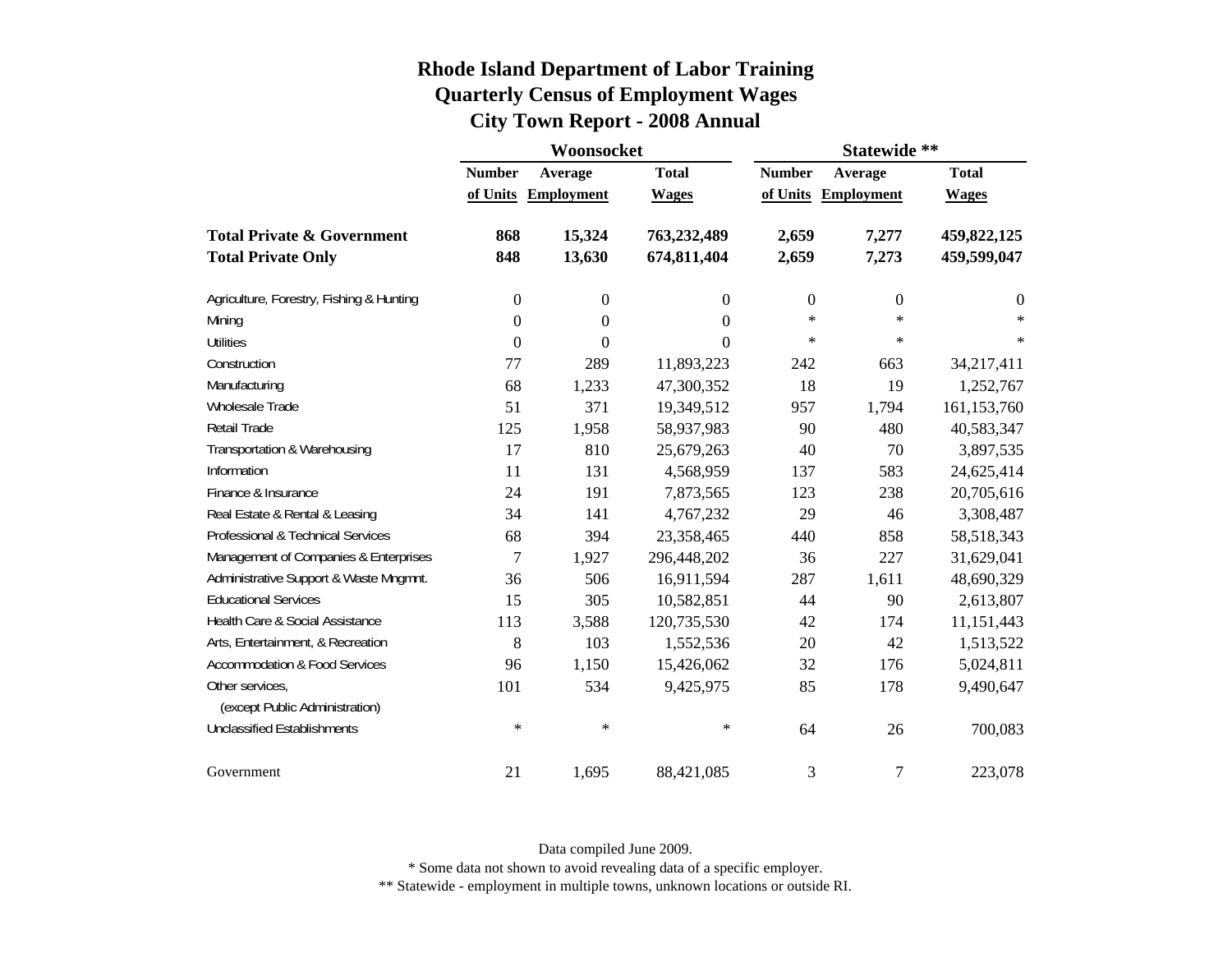| <b>Rhode Island Department of Labor Training</b> |
|--------------------------------------------------|
| <b>Quarterly Census of Employment Wages</b>      |
| <b>City Town Report - 2008 Annual</b>            |

|                                                   |                | <b>Bristol County</b> |              | <b>Kent County</b> |                   |               | <b>Newport County</b> |                   |               |
|---------------------------------------------------|----------------|-----------------------|--------------|--------------------|-------------------|---------------|-----------------------|-------------------|---------------|
|                                                   | <b>Number</b>  | Average               | <b>Total</b> | <b>Number</b>      | Average           | <b>Total</b>  | <b>Number</b>         | Average           | <b>Total</b>  |
|                                                   | of Units       | <b>Employment</b>     | <b>Wages</b> | of Units           | <b>Employment</b> | <b>Wages</b>  | of Units              | <b>Employment</b> | <b>Wages</b>  |
| <b>Total Private &amp; Government</b>             | 1,498          | 14,964                | 516,050,578  | 5,700              | 78,419            | 3,080,091,703 | 3,393                 | 39,633            | 1,726,039,838 |
| <b>Total Private Only</b>                         | 1,462          | 12,827                | 420,329,927  | 5,613              | 70,548            | 2,664,161,983 | 3,297                 | 32,393            | 1,230,452,563 |
| Agriculture, Forestry, Fishing & Hunting          | 6              | 18                    | 342,740      | 12                 | 42                | 757,185       | 47                    | 241               | 6,451,524     |
| Mining                                            | $\overline{0}$ | $\boldsymbol{0}$      | $\theta$     | $\ast$             | $\ast$            | $\ast$        | 5                     | 26                | 1,149,828     |
| Utilities                                         | $\ast$         | $\ast$                | $\ast$       | $\ast$             | $\ast$            | $\ast$        | $\ast$                | $\ast$            |               |
| Construction                                      | 226            | 792                   | 32,986,784   | 699                | 3,569             | 171,226,104   | 394                   | 1,836             | 80,631,553    |
| Manufacturing                                     | 129            | 2,398                 | 97,780,131   | 296                | 8,293             | 432,803,272   | 98                    | 2,811             | 198,284,228   |
| Wholesale Trade                                   | 91             | 363                   | 24,189,904   | 431                | 3,080             | 176, 332, 336 | 192                   | 658               | 35,577,788    |
| Retail Trade                                      | 151            | 1,318                 | 30,807,386   | 735                | 11,931            | 305,441,457   | 452                   | 4,218             | 114,940,913   |
| Transportation & Warehousing                      | 20             | 383                   | 10,522,664   | 139                | 3,163             | 109,585,060   | 75                    | 513               | 12,028,479    |
| Information                                       | 25             | 139                   | 6,288,916    | 74                 | 1,482             | 80,427,706    | 56                    | 736               | 39,996,521    |
| Finance & Insurance                               | 56             | 423                   | 18,319,989   | 332                | 4,770             | 245,964,901   | 122                   | 869               | 53,272,626    |
| Real Estate & Rental & Leasing                    | 44             | 78                    | 2,812,354    | 219                | 1,615             | 53,138,172    | 133                   | 688               | 23,736,350    |
| Professional & Technical Services                 | 141            | 310                   | 15,308,692   | 642                | 3,243             | 188,481,150   | 427                   | 3,161             | 205,963,741   |
| Management of Companies & Enterprises             | 11             | 44                    | 2,370,818    | 34                 | 1,644             | 120,142,013   | 24                    | 570               | 28,031,658    |
| Administrative Support & Waste Mngmnt.            | 91             | 371                   | 10,841,804   | 353                | 2,880             | 94,359,833    | 207                   | 1,198             | 41,311,025    |
| <b>Educational Services</b>                       | 25             | 1,574                 | 65,207,739   | 68                 | 1,358             | 48,482,905    | 52                    | 1,159             | 47,976,736    |
| Health Care & Social Assistance                   | 115            | 2,031                 | 60,029,608   | 517                | 11,526            | 430,606,199   | 237                   | 4,220             | 136,120,454   |
| Arts, Entertainment, & Recreation                 | 32             | 350                   | 8,580,554    | 76                 | 809               | 15,272,490    | 100                   | 1,560             | 41,775,905    |
| <b>Accommodation &amp; Food Services</b>          | 125            | 1,573                 | 20,234,201   | 449                | 8,451             | 125,693,632   | 358                   | 6,168             | 116,747,718   |
| Other services,<br>(except Public Administration) | 188            | 664                   | 13,521,362   | 558                | 2,683             | 64,833,828    | 350                   | 1,711             | 42,764,946    |
| <b>Unclassified Establishments</b>                | $\ast$         | $\ast$                | $\ast$       | $\ast$             | $\ast$            | $\ast$        | $\ast$                | $\ast$            | $\ast$        |
| Government                                        | 38             | 2,138                 | 95,720,651   | 91                 | 7,871             | 415,929,720   | 101                   | 7,240             | 495,587,275   |

\* Some data not shown to avoid revealing data of a specific employer.